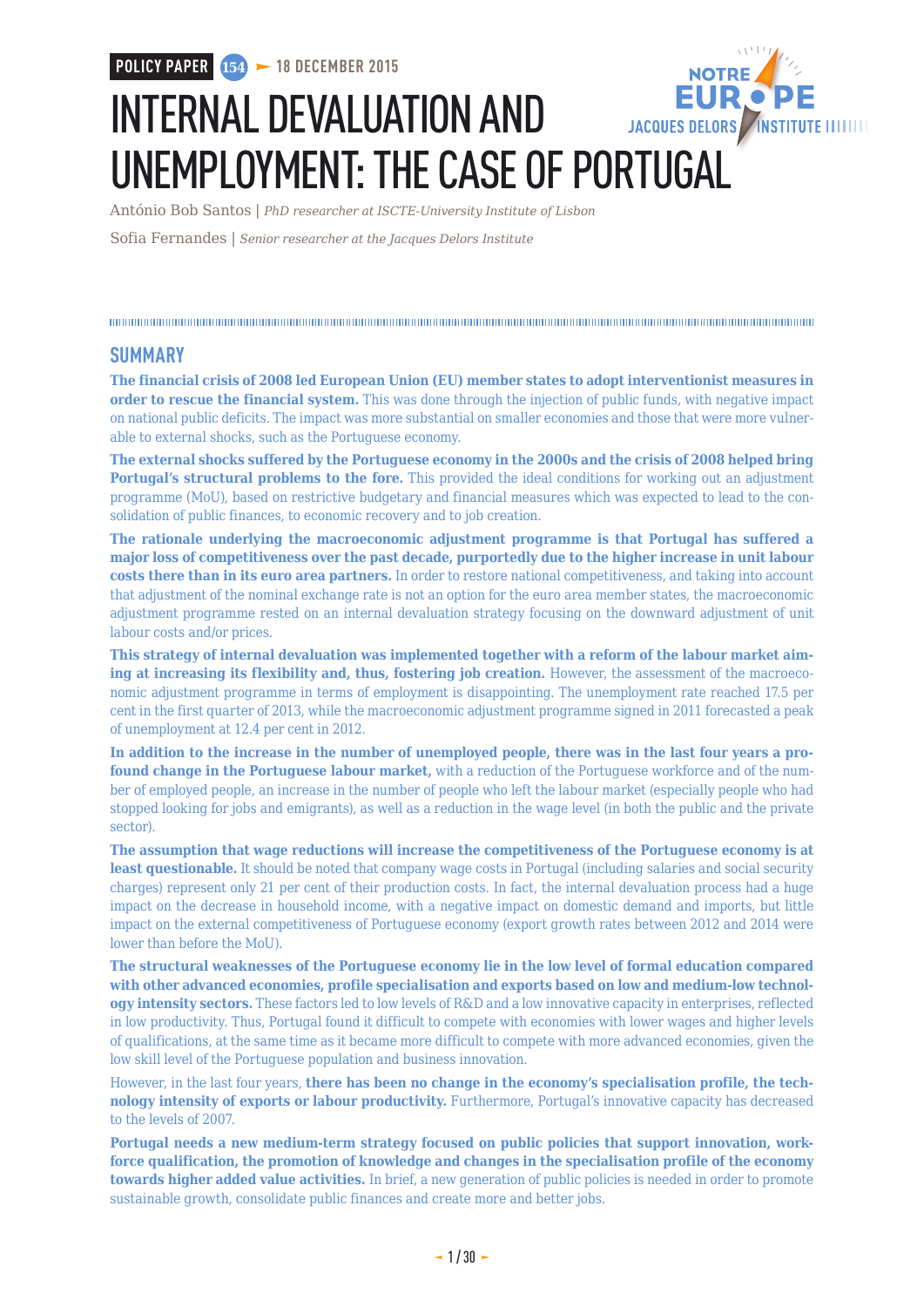Internal devaluation and unemployment: the case of Portugal

# **TABLE OF CONTENTS**

| <b>INTRODUCTION</b>                                                                              | 3  |
|--------------------------------------------------------------------------------------------------|----|
| 1. The Portuguese labour market: main problems and recent reforms                                | 4  |
| 1.1. The Portuguese economy and its labour market before the euro area debt crisis               | 4  |
| 1.1.1. Economic outlook                                                                          | 4  |
| 1.1.2. Evolution of the Portuguese labour market                                                 | 7  |
| 1.2. Labour market reform, 2011-2014                                                             | 10 |
| 1.2.1. Employment protection                                                                     | 10 |
| 1.2.2. Unemployment benefits                                                                     | 11 |
| 1.2.3. Working time arrangements                                                                 | 11 |
| 1.2.4. Collective bargaining                                                                     | 11 |
| 1.2.5. Active labour market policies                                                             | 11 |
| 1.3. Reducing unit labour costs while cutting public spending                                    | 12 |
| 2. Assessing internal devaluation in Portugal                                                    | 13 |
| 2.1. Was the strategy successful in improving competitiveness and boosting potential growth?     | 13 |
| 2.2. Was the strategy successful in fostering job creation?                                      | 16 |
| 3. Strengthening competitiveness and reducing unemployment in Portugal - defining a new strategy | 22 |
| 3.1. Calling into question the principle of internal devaluation                                 | 22 |
| 3.2. Looking forward: which way for more and better jobs in Portugal?                            | 25 |
| 4. Final remarks                                                                                 | 26 |
| ON THE SAME THEMES                                                                               | 30 |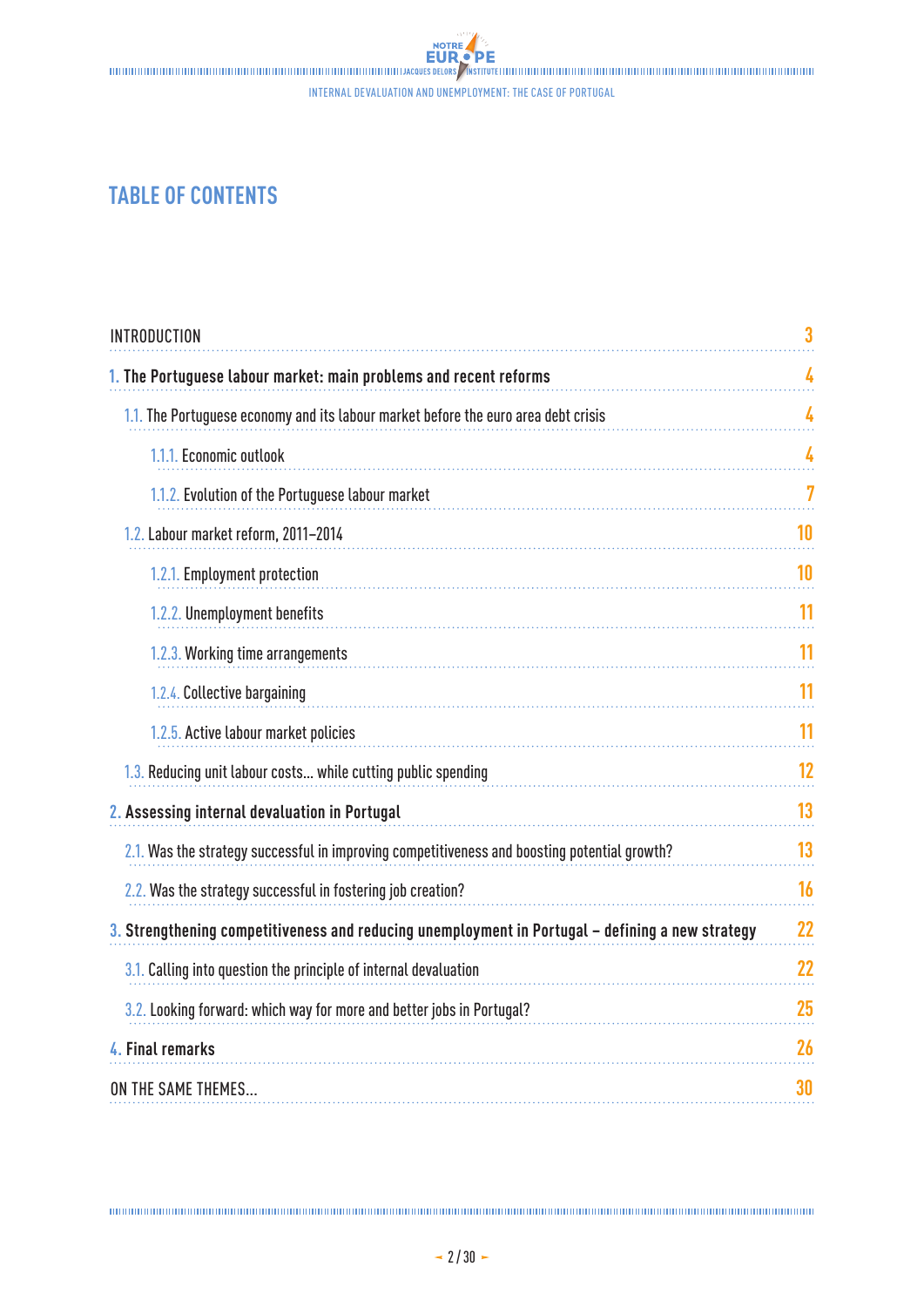# <span id="page-2-0"></span>**INTRODUCTION**

n 2000, Portugal had among the lowest unemployment rates in the European Union, at 3.9 per cent (as against 7.8 per cent on average in the EU15). Eight years later, unemployment had almost doubled, rising to almost 11 per cent in 2010 due to the impact of the global financial crisis.<sup>1</sup> I

 **IN 2000, PORTUGAL HAD AMONG THE LOWEST UNEMPLOYMENT RATES IN THE EUROPEAN UNION"**

Several factors have contributed to this strong increase in unemployment in Portugal over the past decade. In the macroeconomic adjustment programme that Portugal signed with the EU and the International Monetary Fund (IMF) in 2011,<sup>2</sup> two main reasons were put forward to explain it. First, unit labour costs increased more in Portugal than in its main trading partners since the introduction of the euro, which caused a major loss of competitiveness and thus hampered job creation. Second, the rigidity and inefficiency of the labour market; according to the Organisation for Economic Cooperation and

Development (OECD), Portugal has the highest level of employment protection among its members. Although the assessment contained in the Memorandum of Understanding (MoU) also mentioned other factors, such as the low education level of the population and other macroeconomic features – such as a loss in market share for labour-intensive goods due to the strengthening of Asian and eastern European competition – the priority of the macroeconomic adjustment programme was to address the two first factors mentioned above.

To this end, a strategy of internal devaluation was implemented to reduce unit labour costs and restore competitiveness, together with a reform of the labour market to increase its flexibility. These measures, together with other structural reforms – of product markets, competition rules and the judicial system, among others – were expected to boost growth, create jobs and improve competitiveness. However, at the end of the implementation of the MoU, the assessment of the macroeconomic adjustment programme in terms of unemployment was disappointing. The unemployment rate reached 17.5 per cent in the first quarter of 2013, although while the macroeconomic adjustment programme signed in 2011 forecasted a peak of unemployment at 12.4 per cent in 2012. Portugal today has the fifth highest unemployment rate in the EU, after Greece, Spain, Cyprus and Croatia.

Despite this negative trend, some will argue that the adjustment of the Portuguese economy is on track and starting to bear fruit: rising unemployment was reversed in mid-2013 and in 2013 Portugal recorded its first current account surplus for twenty years. Others will claim that these positive trends do not stand up to scrutiny and persist in their negative assessment of the impact of the MoU on the Portuguese economy.

The aim of this paper is to shed light on (i) the determinants of the unemployment trend in Portugal, (ii) the impact of the internal devaluation strategy pursued since the adoption of the MoU in 2011 and (iii) the priorities that should be on the top of the national reform agenda to foster job creation in Portugal. The paper is structured in three sections. Section 1 presents a critical overview of the situation in the Portuguese labour market included in the Macroeconomic Adjustment Programme for Portugal, as well as a summary of the main reforms. Section 2 assesses the internal devaluation strategy implemented between 2011 and 2014, which aimed at restoring competitiveness and fostering job creation. Finally, Section 3 calls into question the need for an internal devaluation strategy in Portugal and presents some priorities for a new strategy to ensure more and better jobs in Portugal.

**<sup>1.</sup>** This paper, completed in May 2015, will also appear as a chapter in the forthcoming book'Unemployment, Internal devaluation and Labour Market deregulation in Europe',edited by Myant Martin, Theodoropoulou Sotiria and Agnieszka Piasna. The book is expected in early 2016 and the research for it was supported by the ETUI.

**<sup>2.</sup>** See: Directorate-General for Economic and Financial Affairs (2011) [The Economic Adjustment Programme for Portugal](http://ec.europa.eu/economy_finance/publications/occasional_paper/2011/pdf/ocp79_en.pdf), Occasional papers 79, June 2011, European Commission.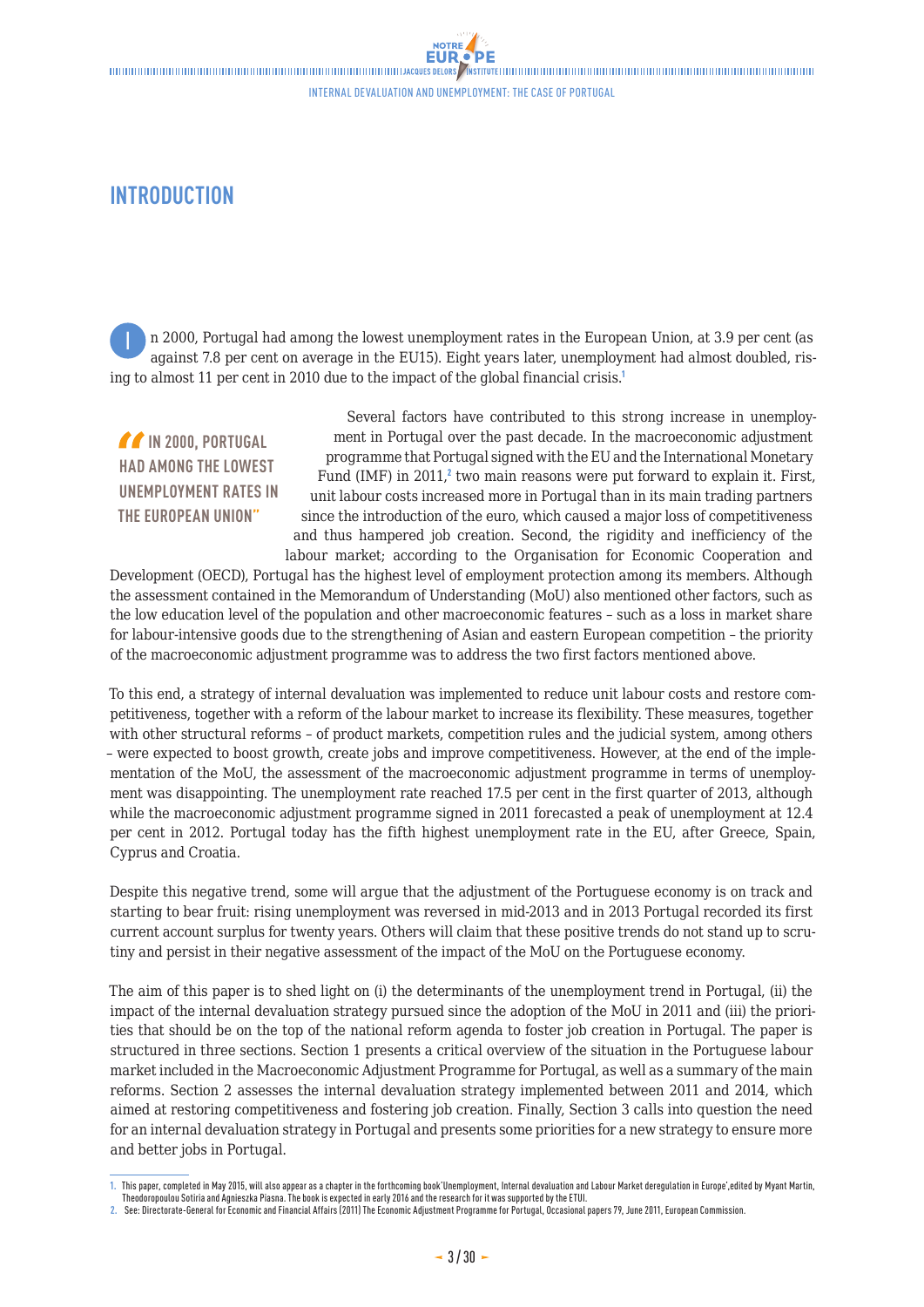# <span id="page-3-0"></span>1. The Portuguese labour market: main problems and recent reforms

**THE LABOUR MARKET WAS CONSIDERED HIGHLY INEFFICIENT"**

In the context of the negative developments in the euro area bond markets which started at the end of 2009 and taking into account the political crisis in Portugal in spring 2011, in 2011 the country was unable to refinance in the financial markets and had to request a financial assistance programme from the EU and the IMF. In exchange for a loan of 78 billion euros, the country committed itself to a macroeconomic adjustment programme, which foresaw comprehensive action on three fronts: fiscal consolidation, safeguarding the finan-

cial sector and structural reforms to boost potential growth, create jobs and improve competitiveness. The adjustment programme was expected to act as a catalyst for structural reforms and one of the main reform objectives was to improve labour market performance. Indeed, the labour market was considered highly inefficient due to the strictness of employment protection, the generosity of unemployment benefits, the rigidity of working-time arrangements and the centralised wage bargaining system that was unable to keep wage growth in line with productivity developments. This inefficient labour market was identified by the IMF and the European Commission (EC) reports as one of the main causes of the country's major loss of competitiveness during the past decade, which has undermined Portugal's economic performance since the introduction of the single currency.

We start this paper with a short presentation of the Portuguese economic outlook before the global financial crisis of 2008, as well as of the main problems of the Portuguese labour market identified in the macroeconomic adjustment programme (Section 1.1). We then provide a short overview of both the reform of the labour market that has been implemented since 2011 (Section 1.2) and the measures adopted to achieve an immediate reduction in unit labour costs, while at the same time cutting public spending (Section 1.3).

# **1.1. The Portuguese economy and its labour market before the euro area debt crisis**

The deterioration in unit labour costs after 2000 is identified in the Macroeconomic Adjustment Programme as one of the causes of the major loss of competitiveness of the Portuguese economy and of the increase in the unemployment rate during the past decade. However, to understand the problems of the Portuguese labour market before the euro area debt crisis, it is necessary to analyze the evolution of the Portuguese economy in the 1990s and 2000s.

### **1.1.1. Economic outlook**

After Portugal's integration in the European Union/European Economic Community (EU/EEC), we can identify two economic cycles of the Portuguese economy (Banco de Portugal 2009): a more intensive growth and catching-up period (1986–1997) and a less intensive growth and divergence period (1998–2008). During the first period, Portuguese GDP grew 4.1 per cent annually in real terms (almost twice as high as the euro area average), mainly pushed by private consumption (5.3 per cent), investment (6.5 per cent) and exports (7.6 per cent), with all GDP components on higher growth rates than those registered in the euro area (Table 1). By contrast, in the period 1998–2008 the annual growth rates of all GDP components and GDP itself were lower (less than half) than in the previous period. Real GDP grew below the euro area average, meaning that a trend change in the Portuguese convergence process occurred in 1986-1997.<sup>3</sup>

**<sup>3.</sup>** This convergence can also be seen in terms of GDP per capita: between 1985 and 2000 Portugal's GDP per capita relative to the EU15 increased from 59.6 per cent to 74.5 per cent (EU15=100, 1995 PPS). Source: AMECO.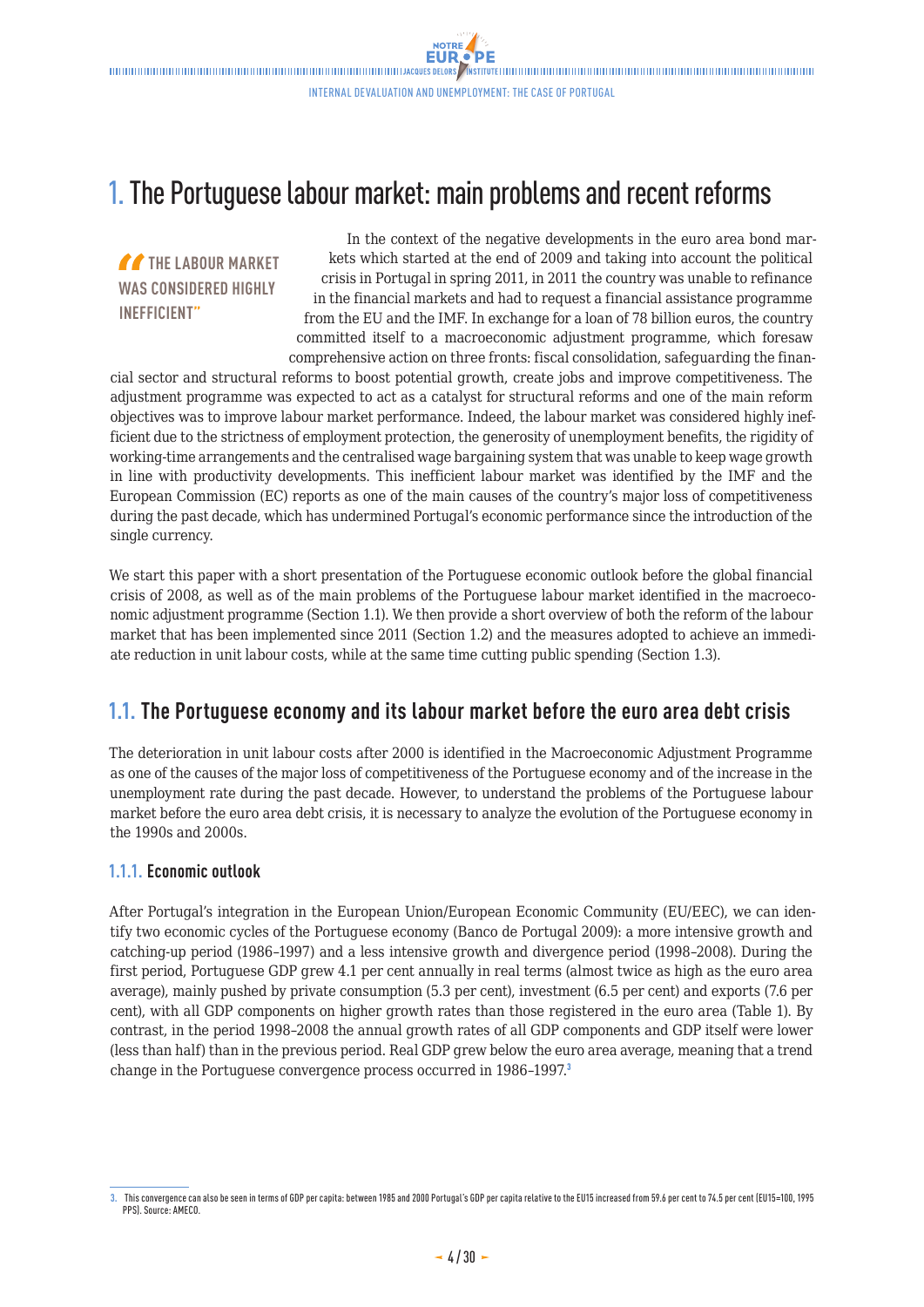|                                  | <b>PORTUGAL</b> |           | <b>EURO AREA</b> |           |
|----------------------------------|-----------------|-----------|------------------|-----------|
|                                  | 1986-1997       | 1998-2008 | 1986-1997        | 1998-2008 |
| GDP growth rate                  | 4.1             | 1.8       | 2.4              | 2.1       |
| Private consumption              | 5.3             | 2.4       | 2.4              | 1.9       |
| <b>Public consumption</b>        | 4.5             | 2.3       | 1.9              | 1.9       |
| <b>GFCF - Investment</b>         | 6.5             | 1.0       | 2.9              | 3.1       |
| <b>Exports</b>                   | 7.6             | 4.4       | 5.9              | 5.7       |
| Imports                          | 12.2            | 4.6       | 6.1              | 5.8       |
| Potential product growth rate    | 3.7             | 1.1       | 2.4              | 1.9       |
| Employment                       | 0.7             | 0.4       | 0.4              | 0.9       |
| Capital stock                    | 1.2             | 0.9       | 0.8              | 0.8       |
| <b>Total Factor Productivity</b> | 1.8             | 0.3       | 1.2              | 0.3       |

### **Table 1 GDP indicators 1986–2008 (average annual rate of change, %)**

Source: Adapted from Almeida et al. (2009). Data from Bank of Portugal and AMECO. Variables in real terms.

The reasons for the decline in growth are both internal – structural problems of the Portuguese economy – and external, such as financial and monetary integration (late 1990s) and changes in world trade (in the 2000s), leading to a loss of external competitiveness.

The impact of the financial and monetary integration in the 1990s eliminated the exchange rate risk premium, due to the escudo's integration in the exchange rate mechanism of the European monetary system from 1992 and the subsequent maintenance of a relatively stable exchange rate until the accession of Portugal to the euro in 1999. This process facilitated the access of financial institutions to international funding markets (due to the lower costs of capital), resulting in a sharp drop in interest rates (real interest rates declined from 6 per cent in 1992 to roughly 0 per cent in 2001; see Blanchard 2006: 4), which fed a strong increase in domestic demand – increased demand for intermediate goods and final consumption – which raise the level of Portugal's external indebtedness (Antão *et al*. 2009). In Table 1 we can see that consumption growth (both private and public) was higher in Portugal than in the euro area as a whole (in both periods) and that imports grew 12.2 per cent annually in the period 1986–1997 (6.1 per cent in the euro area). In both periods, import growth rates were higher than export rates, which put pressure on the current account balance, namely in goods (Tables 1 and 2).

Another external shock that the Portuguese economy suffered involved changes in global competition, related to China's accession to the World Trade Organization (WTO) in 2001 and EU enlargement to central and eastern European countries in 2004. These two factors exposed the Portuguese economy to more competitive countries, with lower production costs and wages – both China and central and eastern Europe – and with higher skills (mainly central and eastern Europe; Reis *et al*. 2013), which affected some Portuguese labourintensive sectors, such as textiles and footwear.

The exposure to more competitive – based in low-cost production – economies highlighted the structural weaknesses of the Portuguese economy, namely the low level of formal education compared with other advanced economies, profile specialisation and exports based on low and medium-low technology intensity sectors, with most jobs concentrated in these areas (see Section 3.1 for further details). These factors led to low levels of R&D and a low innovative capacity in enterprises, reflected in low productivity (Almeida *et al*., 2009). In fact, in the period 1998–2008 the potential product growth rate was three times lower than in the period 1986–1997, mainly due to a six times lower growth rate of total factor productivity (Table 1), but also to a lower contribution from employment and capital stock. Thus, Portugal found it difficult to compete with economies with lower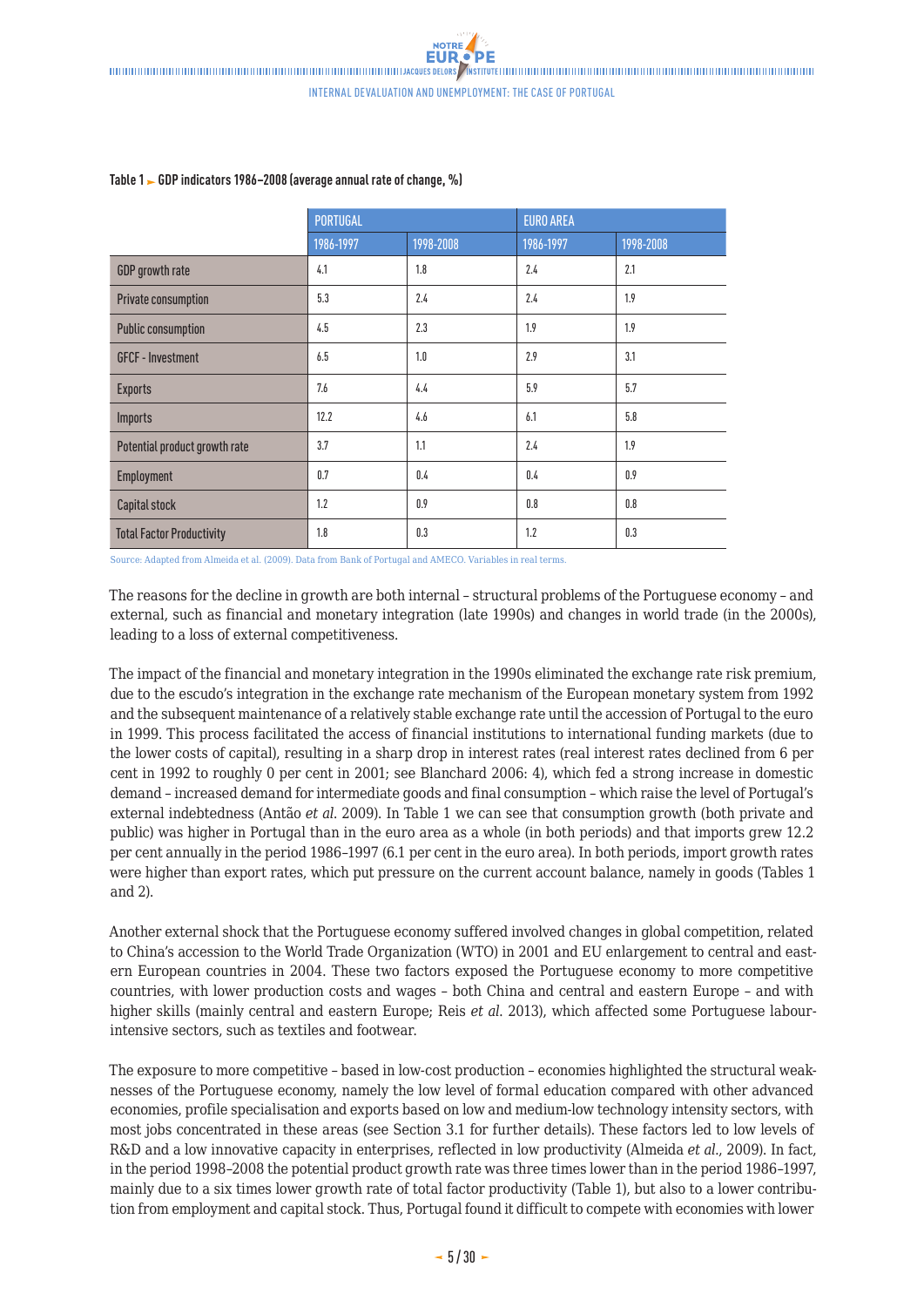wages and higher levels of qualifications, at the same time as it became more difficult to compete with more advanced economies, given the low skill level of the Portuguese population and business innovation.

|                                                 | 1996                     | 1997   | 1998    | 1999    | 2000    | 2002    | 2004    | 2006         | 2008    | 2010    |
|-------------------------------------------------|--------------------------|--------|---------|---------|---------|---------|---------|--------------|---------|---------|
| Real GDP growth rate                            | 3.7                      | 4.4    | 5.1     | 4.1     | 3.9     | 0.8     | 1.6     | 1.4          | 0       | 1.9     |
| Inflation rate                                  | $\overline{\phantom{a}}$ | 1.9    | 2.2     | 2.2     | 2.8     | 3.7     | 2.5     | $\mathbf{3}$ | 2.7     | 1.4     |
| Unemployment rate                               | 7.2                      | 6.7    | 4.9     | 4.4     | 3.9     | 5.0     | 6.6     | 7.6          | 7.6     | 10.8    |
| Labour productivity growth<br>(annual % change) | 1.9                      | 1.7    | 1.6     | 2.9     | 1.3     | 0.7     | 1.3     | 1.4          | 0.2     | 3.7     |
| Gross household savings (% of GDP)              | 8.4                      | 7.8    | 8.6     | 8.1     | 7.4     | 7.7     | 7.1     | 5.6          | 4.8     | 6.6     |
| Public debt (% of GDP)                          | 59.5                     | 55.2   | 51.8    | 51.0    | 50.3    | 56.2    | 62.0    | 69.2         | 71.7    | 96.2    |
| Public deficit (% of GDP)                       | $-4.7$                   | $-3.7$ | $-4.4$  | $-3.0$  | $-3.2$  | $-3.3$  | $-6.2$  | $-4.3$       | $-3.8$  | $-11.2$ |
| Current account balance (% of GDP)              | $-4.5$                   | $-6.2$ | $-7.5$  | $-8.9$  | $-10.8$ | $-8.5$  | $-8.3$  | $-10.7$      | $-12.1$ | $-10.1$ |
| Goods (% of GDP)                                | $-8.7$                   | $-9.8$ | $-11.3$ | $-12.3$ | $-13.3$ | $-11.0$ | $-11.2$ | $-11.6$      | $-13.4$ | $-10.7$ |
| Services (% of GDP)                             | 1.7                      | 1.8    | 2.2     | 2.1     | 2.5     | 2.8     | 3.1     | 3.4          | 4.0     | 3.6     |
| Capital Balance (% of GDP)                      | 2.0                      | 2.5    | 2.1     | 2.1     | 1.4     | 1.9     | 1.7     | 1.2          | 1.2     | 1.4     |

**Table 2 Main economic indicators, Portugal, 1995–2010**

Source: Eurostat and [PORDATA/INE](http://www.pordata.pt/Portugal/Taxa+de+desemprego+total+e+por+sexo+%28percentagem%29+%28R%29-550)

We must also mention the importance of the increase in inflation from the end of the 1990s (Table 2), rising to around 3 per cent (2.8, 3.7 and 3 per cent in 2000, 2002 and 2006, respectively) in the 2000s and thus causing a deterioration in the real effective exchange rate (REER) compared with other economic areas. In Figure 1 we can see the deterioration of Portuguese competitiveness in the 2000s (an increase in the REER index) relative to the euro area countries, the EU27, a group of 36 industrialised countries and a broad group of 41 other countries. This trend, coupled with low levels of productivity in the 2000s (Table 1), contributed to the decline of Portuguese exports and an increase in the annual deficit of the current account balance, from –4.5 per cent in 1996 to –12.1 per cent in 2008 (Table 2). The Portuguese case is the opposite of that recorded in other countries – such as Ireland – where real exchange rate appreciation (caused by an increase in inflation) coexisted with high levels of productivity, resulting in high exports (OECD 2007. See Figure 1).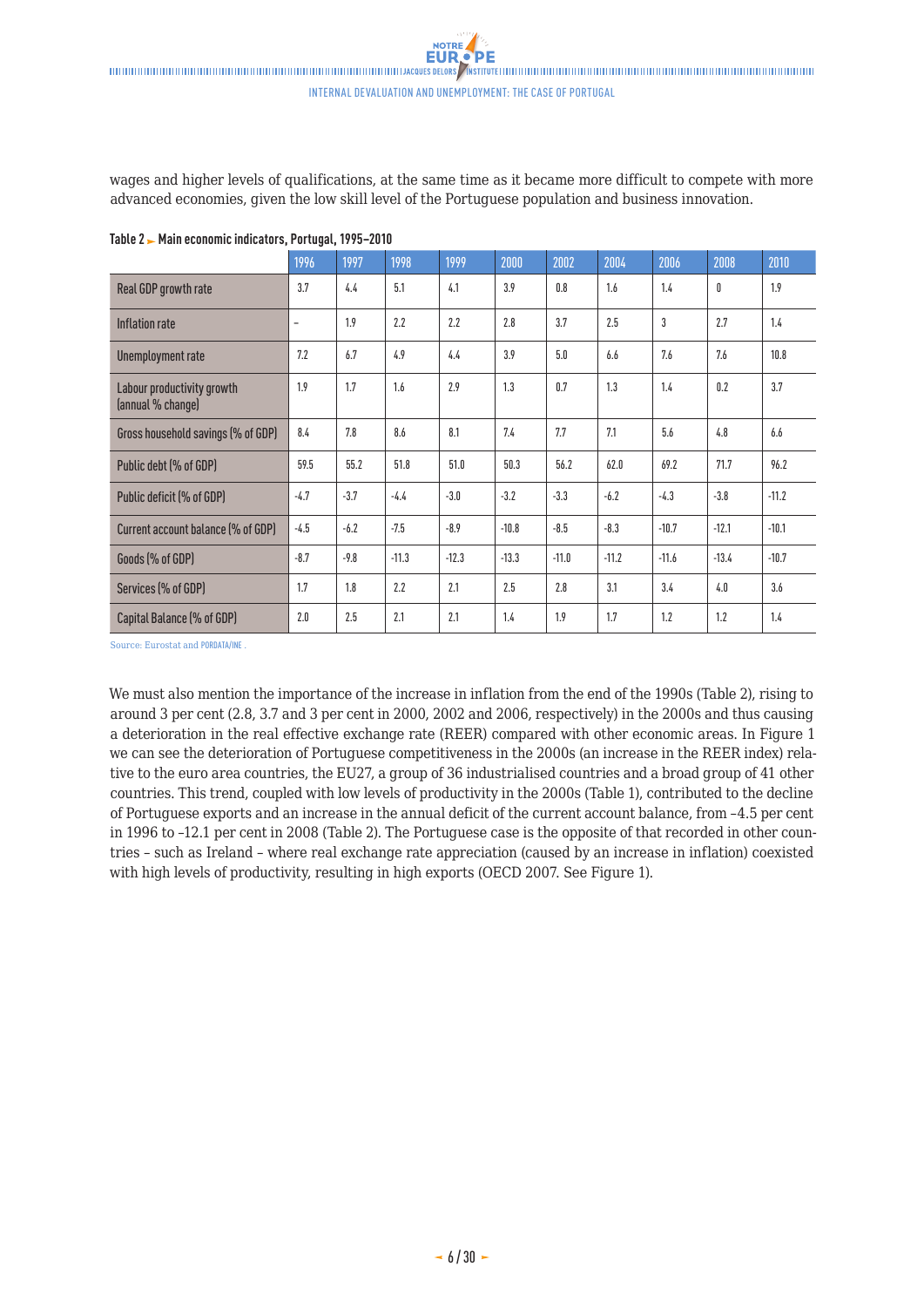

<span id="page-6-0"></span>Figure 1 Real effective exchange rate, based on harmonised index of consumer prices (HICP) / consumer price index (CPI), Portugal vs **economic areas (annual data, index 1999=100)**

Source: European Commission (2010b)

In short, internal and external factors led to an increase in domestic demand (private and public consumption) that was higher than real GDP growth, a higher growth rate of imports relative to exports (Table 1) and a decline of export growth rates, related to the appreciation of the REER (Figure 1) and to low levels of productivity (which influenced the evolution of nominal unit labour costs). All this contributed to unbalanced growth associated with a falling savings rate and to deficits in the current balance and the capital balance (Table 2). The changes in global trade led to a reorientation of foreign direct investment from Portugal to central and eastern Europe and to China (due to their lower production costs and higher skills), making Portugal less and less attractive for productive investment (in the period 1998–2008, the GFCF growth rate was six times less than in the period 1986–1997, see Table 1), attracting primarily financial capital, in the form of credit, due to the growth in domestic demand (Reis *et al*. 2013). This led to a deterioration of the capital balance in the 2000s (Table 2). Another factor was pressure on the labour market due to the growing competition from China and central and eastern Europe in the sectors more exposed to international competition – low-skilled jobs sectors – which helped to push up the unemployment rate in the 2000s (Table 2).

### **1.1.2. Evolution of the Portuguese labour market**

The two economic cycles of the Portuguese economy had an impact on the labour market and on the unemployment trend. The high GDP growth in the 1990s led to a steady decrease in unemployment, from 7.2 per cent in 1996 to 3.9 per cent in 2000 (Table 2). In 2000, Portugal recorded one of the lowest unemployment rates in the EU, at 3.9 per cent against 7.9 per cent in Germany and an average 7.8 per cent in the EU15. With low unemployment rates until the early 2000s (despite the rigidity of the Portuguese labour market, according to international reports), nominal wage growth was substantially higher than labour productivity growth, leading to a growth in nominal unit labour costs. Due to the downward rigidity of nominal wages and a high inflation rate, in the period 2000–2009 wage growth continued to outstrip productivity growth even though the country recorded low GDP growth and unemployment started to rise, from 3.9 per cent in 2000 to 7.6 per cent in 2008 (Table 2). As a consequence, in the period 2000–2009 there was a significant increase in nominal unit labour costs in Portugal, as in the EU18. Figure 2 illustrates that, even though nominal unit labour costs increased in Portugal in the 2000s, they remained below or at the same level as average nominal unit labour costs in the euro area (EA18). Nominal unit labour costs increased at a higher rate than in the EU18 until 2005 and at a similar rate between 2005 and 2009.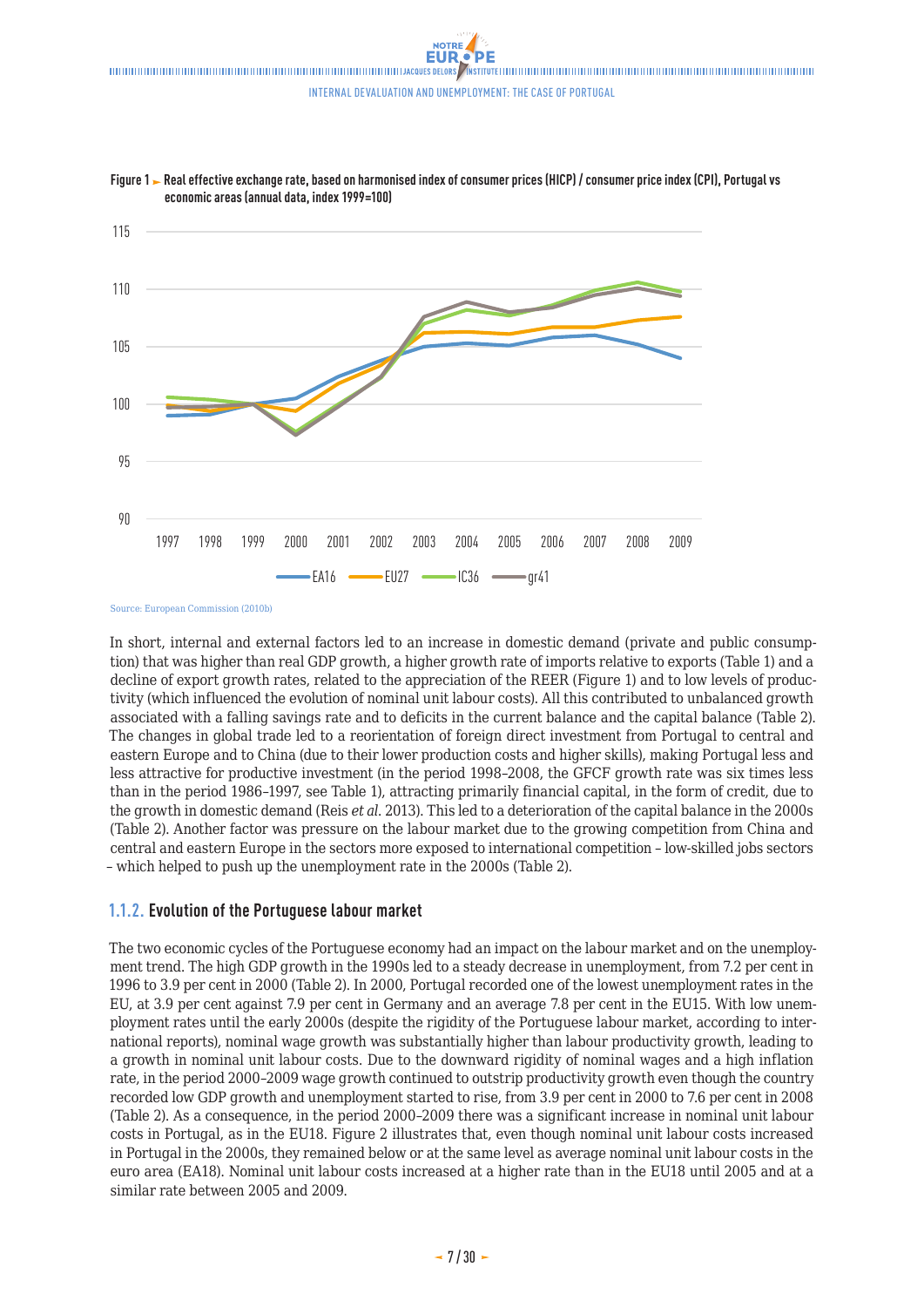In a context of exposure to more competitive economies, based in lower production costs and higher labour skills – for example, China and central and eastern Europe – the increase in unit labour costs helped to render the Portuguese economy less competitive in goods manufacturing and in services, as well as to reduce enterprise competitiveness and increase unemployment. This loss of competitiveness – increase in unit labour costs – was common to countries such as Spain, Greece, Italy, France and Ireland in the period 2000–2009, and in Germany from 2007 (Figure 2). Nevertheless, as outlined by Almeida and Caldas (2014), if we consider a longer period in the analysis of unit labour costs growth in Portugal (not only the past decade), we can conclude that between 1996 and 2007 wages (in real terms) grew by 11 per cent and productivity by 15 per cent; in other words, wages in Portugal developed below productivity during the period in question. Also Ordóñez et al. (2014: 1) conclude that the development of real unit labour costs in Portugal is not the main cause of its loss of competitiveness, from a long-term perspective:

Portugal, Ireland, Italy, Greece and Spain succeeded in reducing their real unit labour costs by more than their northern partners. With the exception of Ireland, however, technological progress was weak; it was through capital intensification that periphery economies gained efficiency and competitiveness… We conclude by outlining technology as the key convergence factor.

Finally, Figure 2 also illustrates that the adjustment of nominal unit labour costs in Portugal started in 2010, before the macroeconomic adjustment programme was entered into with the Troika. Indeed, after 2009, nominal unit labour costs have decreased in Portugal, contrary to what happened in the EU18. This is also reflected in the real unit labour costs trend – that is, discounting the prices effect – which underwent no significant change until 2005 (although it decreased in the EU18), but decreased after 2009 at a higher rate that in the EA18.





Source: Eurostat.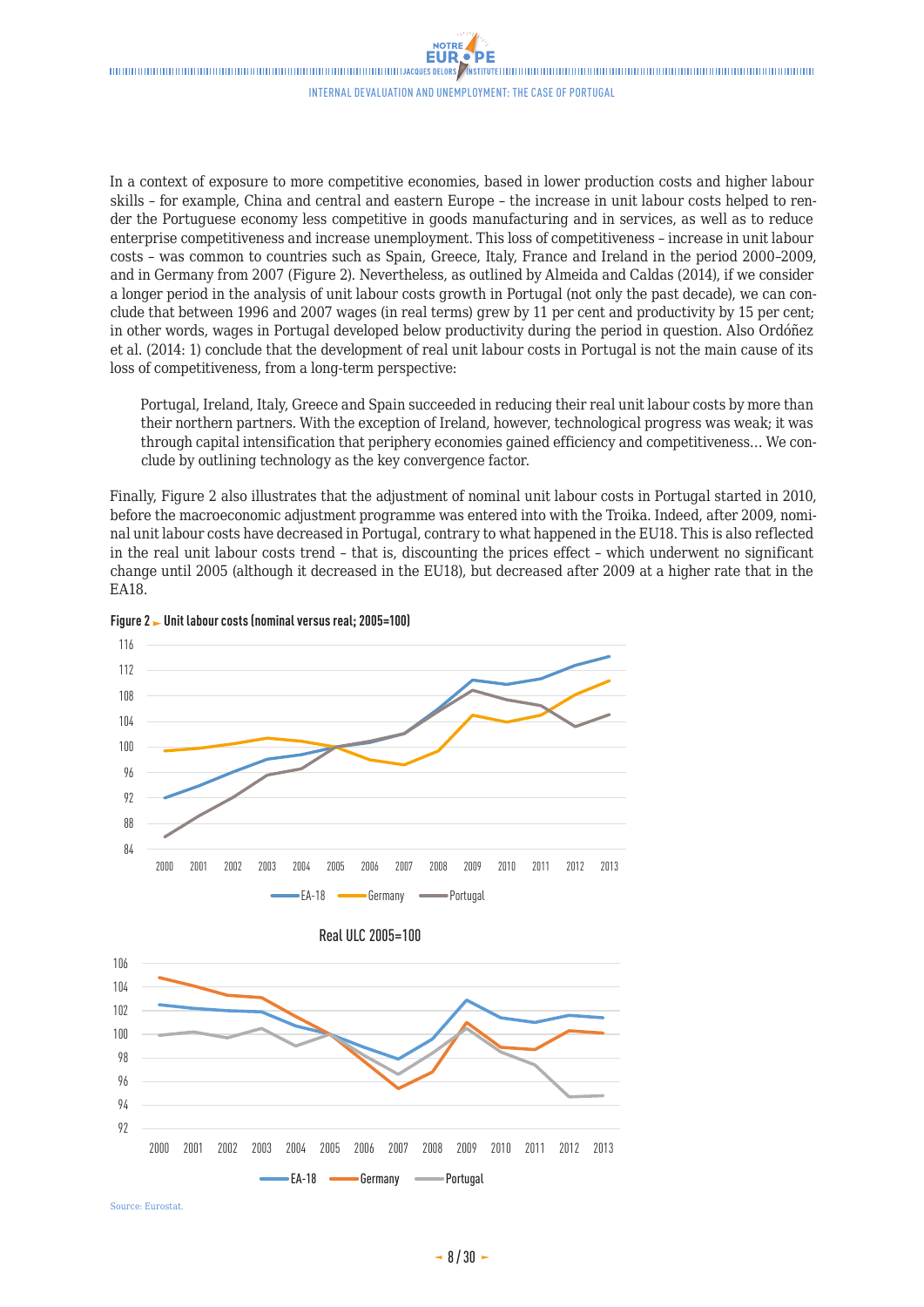A number of other causes further explain the increase in unemployment in Portugal in the past decade, such as labour market segmentation and the high level of employment protection for permanent contracts. Indeed, despite the 2004 employment protection reform, which introduced more flexibility in hiring and firing procedures in Portugal, Centeno and Novo (2010) remark that this reform increased flexibility in fixed-term contracts, leaving the regulation of permanent jobs unchanged – in other words, it created a two-tier labour market. However, the high level of employment protection, which was held responsible for fostering labour market segmentation and reducing labour turnover, was not the only argument used by international institutions – such as the OECD and the European Commission – to characterise the Portuguese labour market as inefficient and its regulation as unfavourable to job creation. The unemployment benefit scheme that was more generous than the EU average<sup>4</sup> was perceived as contributing to the long duration of unemployment and it was claimed that rigid working-time arrangements constituted a burden on firms.

Nevertheless, rising unemployment in Portugal over the past decade – particularly in the late 2000s – is also related to global economic trends that have affected the Portuguese economy and labour market, as well as to the impact of new external shocks in the late 2000s. These global trends include changes in labour market regulation purportedly in response to increased competition in global markets and the supposed transition from a 'Fordist' model to a so-called 'knowledge-based society' (Oliveira and Carvalho 2010). These changes require a highly educated workforce and have gone hand in hand with a deterioration in conditions of employment, with job insecurity and 'atypical' employment coming to the fore.

Concerning the external shocks, the Portuguese economy was hit hard by the global financial crisis, which caused a recession in Portugal and the EU in 2009, as well as economic stagnation in the following years, raising unemployment in both Portugal and the EU. From 2008 to 2010, the Portuguese labour market was unable to respond to the adverse cyclical conditions caused by the global financial crisis. If we analyze the characteristics of unemployment in Portugal in the period 2008–2010, we observe that its rise particularly affected older workers (over 45 years of age), low or low-skilled workers and young workers with intermediate qualifications. According to the INE (National Statistic Office), between the third quarter of 2008 and the third quarter of 2010 the number of unemployed increased by 40 per cent among workers who had up to nine years of schooling and by more than 85 per cent among those with 12 years of schooling. By contrast, the proportion of unemployed people with higher education remained stable during this period (see Table 3). Unemployment during recessions tends to affect unskilled workers more, given their low preparedness to meet emerging labour market challenges and increasing job complexity, as production shifts to goods and services with higher technological intensity and added value (Oliveira and Carvalho 2010). Thus, Portuguese competitiveness, which in recent decades has subject to a development model based on low-skilled and low-wage jobs (Mateus 2013), has had difficulty adapting the increased competitiveness of global economies and this was translated into an increase in unemployment from 2000 (and in particular from 2008).

|          | <b>TOTAL POPULATION</b> | POPULATION > 45<br><b>YEARS OF AGE</b> | 9 YEARS OF EDUCATION | <b>12 YEARS OF EDUCATION</b> | <b>HIGHER DEGREE</b> |
|----------|-------------------------|----------------------------------------|----------------------|------------------------------|----------------------|
| 200803   | 423                     | 116.7                                  | 293.8                | 63                           | 66.2                 |
| 201003   | 597.4                   | 185.5                                  | 411.9                | 119.2                        | 66.2                 |
| % change | $+41.23%$               | $+58.96%$                              | $+40.20\%$           | $+89%$                       | $0\%$                |

### **Table 3 Unemployed by age and level of qualification, Portugal, 2008–2010**

Source: Authors' elaboration, based on INE data.

**<sup>4.</sup>** According to a recent DG ECFIN study, the Portuguese unemployment benefit scheme is relatively generous in terms of unemployment insurance replacement rates and duration compared with the EU average. See Stovicek and Turrini (2012).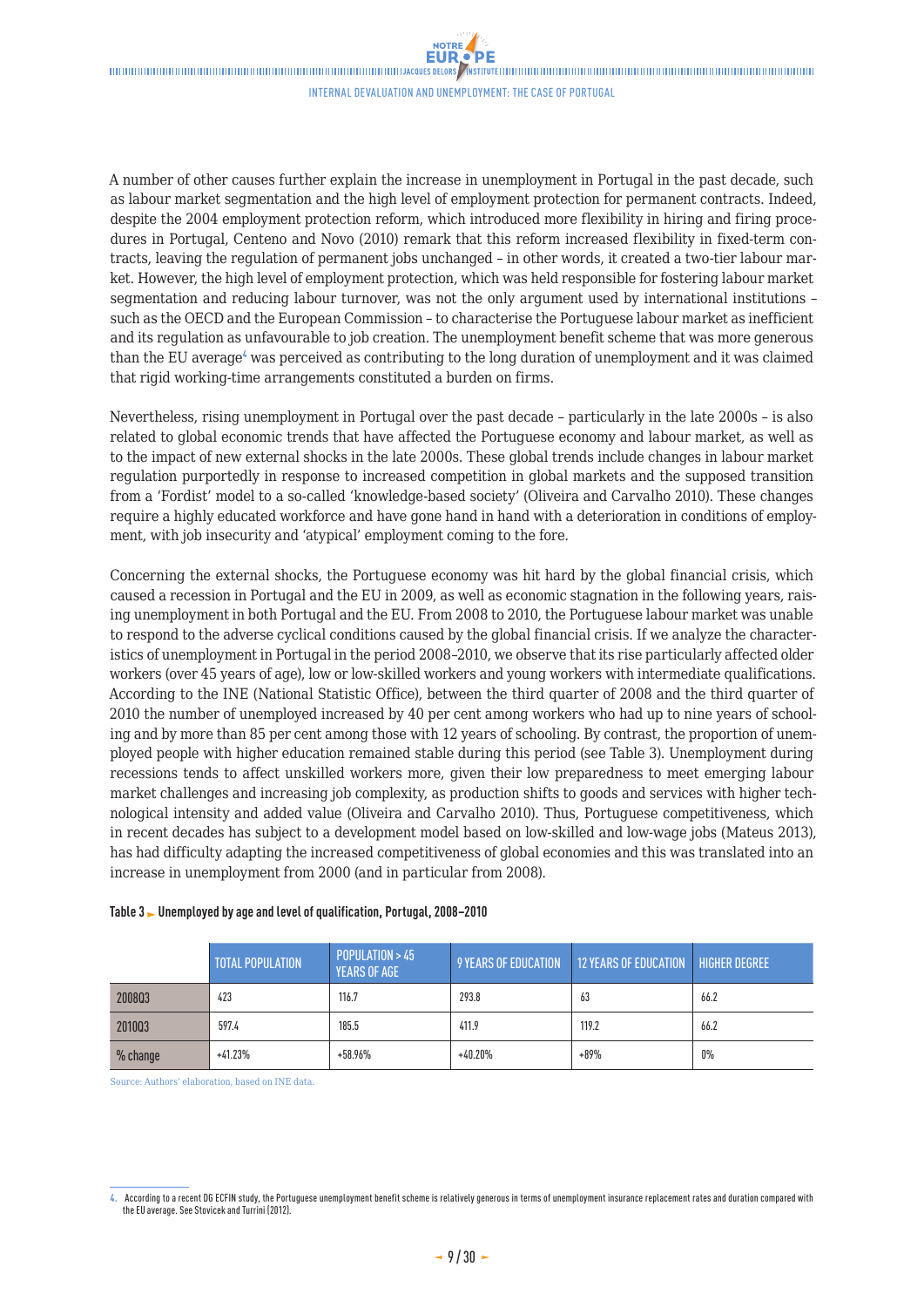# <span id="page-9-0"></span>**1.2. Labour market reform, 2011–2014**

In the memorandum of understanding signed with the European Commission and the IMF, the Portuguese government committed itself to reforming the labour market with a view to tackling rising unemployment by increasing labour flexibility and cutting wages in an attempt to restore competitiveness and promote job creation. In line with the adjustment programme, significant changes were thus introduced in five key areas: unemployment benefits, employment protection legislation, working time arrangements, collective bargaining and active labour market policies. These changes were negotiated at the national level with the social partners, and led to the conclusion – in January 2012 – of a tripartite agreement aimed at growth, competitiveness and employment.<sup>5</sup> The main characteristics of this reform are presented below.

### **1.2.1. Employment protection**

One of the main priorities of labour market reform in Portugal was to reduce the high level of employment protection (see Figure 3) and to close the gap in protection legislation between open-ended and temporary contracts with a view to tackling labour market segmentation, fostering job creation and easing the transition of workers between jobs. This was achieved by means of two main initiatives.

First, substantial cuts in severance payments (from more than 30 days of work per year before the reform to 12 days currently) and alignment of the level of severance payments for all types of contract, whether open-ended or temporary. The maximum amount of compensation is limited to 12 months and the three month minimum payment in place before the reform was eliminated.

Second, the introduction of new and less 'restrictive' definitions for legal dismissal of employees on openended contracts. Before the reform, individual dismissals were possible only if a given work position became obsolete due to the introduction of new technology and jobs eliminated in this way followed a pre-defined order of seniority. In order to increase flexibility within companies and to increase the use of open-ended contracts, the new Labour Code foresees the possibility of individual dismissal based on 'unsuitability' even without the introduction of new technology and eliminates the tenure rule based on seniority in case of job elimination. In addition, the government is currently considering a reduction in compensation for unfair dismissals, purportedly to strike a balance between limiting incentives to challenge fair dismissals in court and adequately penalising unfair dismissals.





Source: Authors' elaboration, based on OECD.Stat, table 'Strictness of employment protection – individual dismissals (regular contracts)', http://stats.oecd.org/Index. aspx?DataSetCode=EPL\_R

**<sup>5.</sup>** A revised Labour Code was adopted in June 2012: Law No. 23/25 June 2012.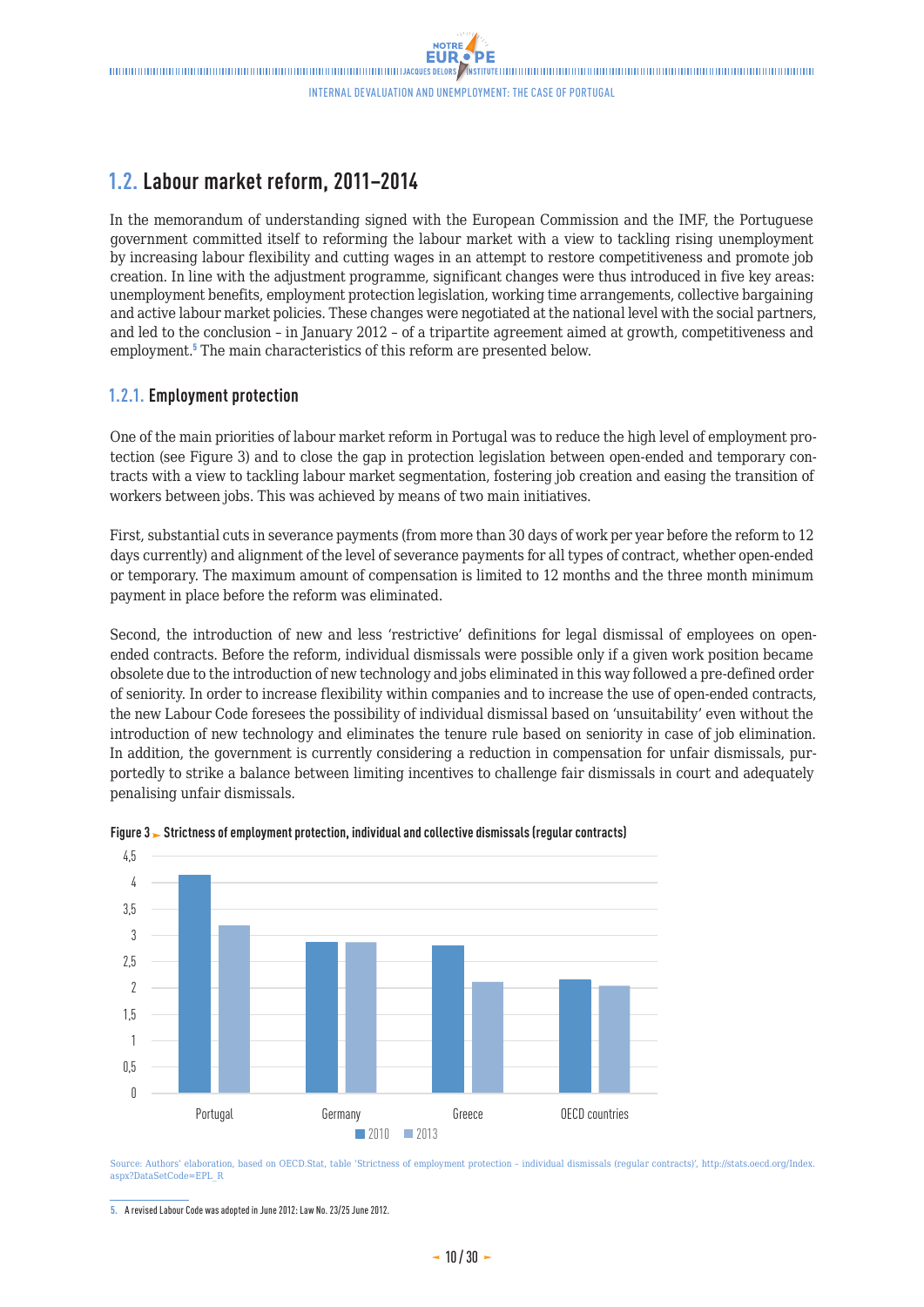### <span id="page-10-0"></span>**1.2.2. Unemployment benefits**

Purportedly to discourage people from remaining unemployed, the unemployment benefit system was reformed to cut both the maximum duration of unemployment benefits (from 38 to 26 months) and the maximum monthly amount of benefit (with a graduated fall after six months of unemployment). On the other hand, two measures were adopted to increase the coverage of unemployment benefit: the contribution period for eligibility was reduced (from 15 to 12 months) and the system was extended to include a clearly-defined category of self-employed (in particular, workers that obtain more than 80 per cent of their annual income from a single entity). Finally, a temporary increase (10 per cent) in unemployment benefit was put in place in the case of jobless households in which both members of a couple are not working and have children.

### **1.2.3. Working time arrangements**

Several initiatives were adopted with a view to reducing wage costs, boosting productivity and increasing flexibility for companies. The minimum additional pay for overtime work has been cut in half and the 25 per cent compensatory time off per hour of overtime has been eliminated. Working time was also made more flexible by means of so-called 'time banks' for individual workers or groups of workers: the company can directly negotiate with the worker on up to 150 hours a year that are not paid as overtime. The government also implemented an increase in working time of up to seven days per year, cutting paid annual leave entitlement from 25 to 22 days and scrapping four national public holidays.

### **1.2.4. Collective bargaining**

In addition to these measures targeting working time flexibility, several initiatives were adopted to promote wage flexibility. The government launched a reform of the wage setting mechanism with a view to facilitating the decentralisation of wage bargaining. The main measures adopted were (i) the end of almost automatic extension of collective agreements to non-signatory firms in the sector; (ii) the reduction of the firm-level threshold for unions to delegate to firms' works councils the conclusion of collective agreements; and (iii) the introduction of the possibility for sectoral collective agreements to include conditions under which firm-level agreements can deviate from sector-level agreements. These initiatives are expected to promote wage adjustments in line with productivity at the firm level, reducing the scope for large firms to unduly burden the competitive position of other firms in the sector.

### **1.2.5. Active labour market policies**

During the first year of the programme's implementation, the emphasis was put on reducing employment protection and increasing flexibility. However, since 2012, the government has launched several initiatives to promote better transition from school to work (such as reform of the education system with the development of vocational education) and to ease the transition of workers between jobs through active labour market policies aimed at improving workers' employability (in particular, young people and the disadvantaged). In this context, several new programmes and initiatives, supported by EU funds, were introduced, such as a new hiring incentives programme (*Estímulo 2012*), a targeted training initiative (*Vida Ativa*), an initiative allowing for the partial accumulation of unemployment benefits and wages and programmes for tackling youth unemployment (*Impulso Jovem* and a youth guarantee scheme) (see Table 4). In addition, a plan was launched to revamp the role and functioning of Public Employment Services (PES), which includes measures aimed at improving job counselling/job search assistance and activation/sanction systems.

**<sup>6.</sup>** There were already 'time banks' prior to the reform but they could be activated only through collective bargaining.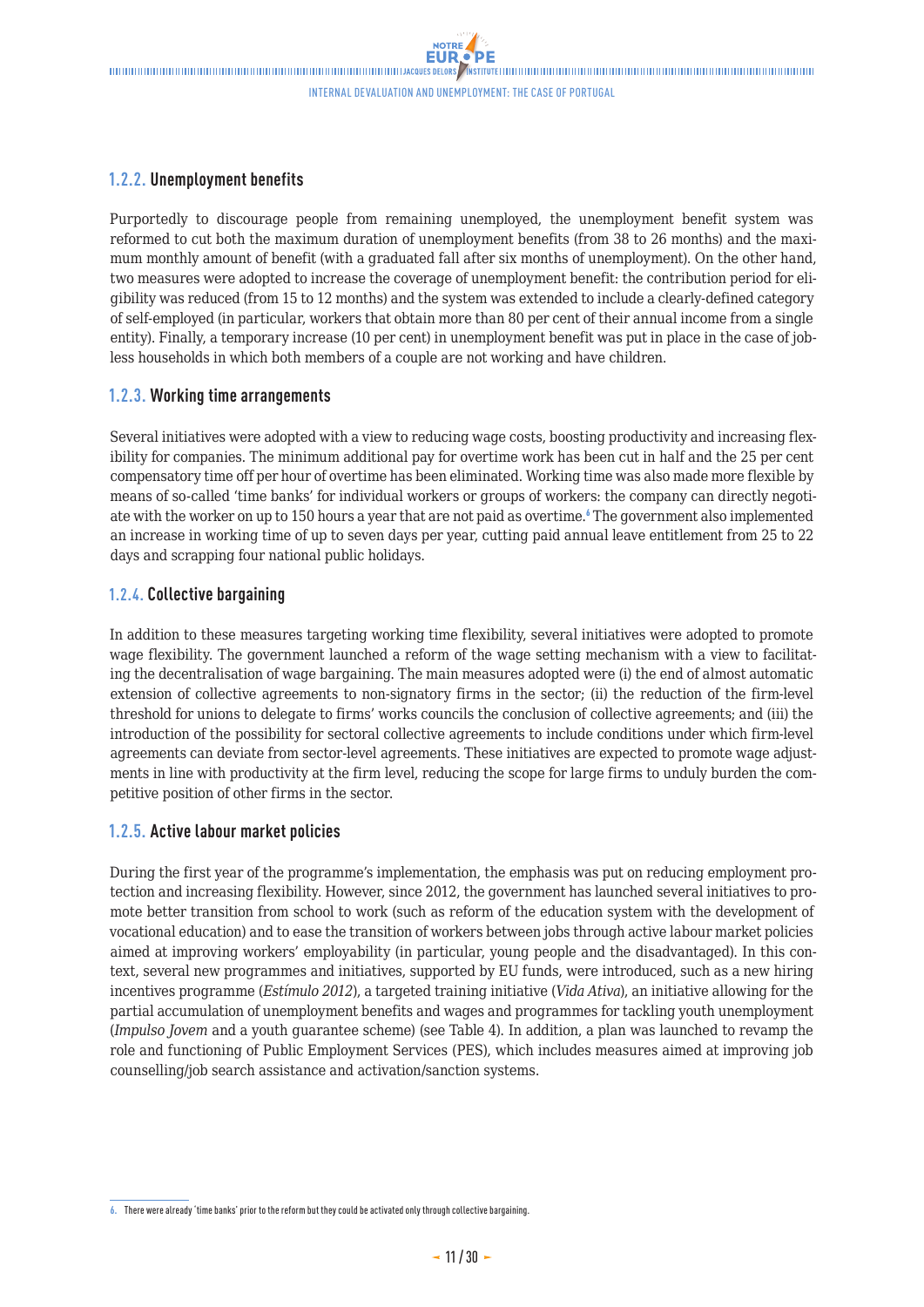| ESTIMULO 2012<br>A HIRING INCENTIVES<br><b>PROGRAMME</b>                                                                                                                                                                                                                                                                                                                                                                                                                 | <b>VIDA ATIVA</b><br>A TARGETED TRAINING<br><b>INITIATIVE</b>                                                                                                                                                                                                                                                                                      | <b>PARTIAL ACCUMULATION</b><br>OF UNEMPLOYMENT<br><b>BENEFITS AND WAGES</b>                                                                                                                                                                                                                                          | <b>IMPULSO JOVEM</b>                                                                                                                                                                                                                                                                                                                                                                                                                                                                                                                                 | A YOUTH GUARANTEE<br><b>SCHEME</b>                                                                                                                                                                                                                       |
|--------------------------------------------------------------------------------------------------------------------------------------------------------------------------------------------------------------------------------------------------------------------------------------------------------------------------------------------------------------------------------------------------------------------------------------------------------------------------|----------------------------------------------------------------------------------------------------------------------------------------------------------------------------------------------------------------------------------------------------------------------------------------------------------------------------------------------------|----------------------------------------------------------------------------------------------------------------------------------------------------------------------------------------------------------------------------------------------------------------------------------------------------------------------|------------------------------------------------------------------------------------------------------------------------------------------------------------------------------------------------------------------------------------------------------------------------------------------------------------------------------------------------------------------------------------------------------------------------------------------------------------------------------------------------------------------------------------------------------|----------------------------------------------------------------------------------------------------------------------------------------------------------------------------------------------------------------------------------------------------------|
| This programme provides a<br>wage subsidy for firms that<br>hire and train unemployed<br>people registered at PES<br>centres for 6 months or more<br>up to a maximum amount<br>of 420 euros per month. The<br>measure subsidises 50 per cent<br>of the wage of the employee<br>up to a ceiling equal to the<br>social support index during<br>the 6 months. Firms benefiting<br>from the scheme must provide<br>training and offer a contract<br>of at least six months. | This initiative delivers high-<br>employability training modules<br>on a part-time basis, to allow<br>the unemployed to keep<br>actively searching for a job.<br>The streamlined placement<br>procedure ensures that all<br>newly-registered unemployed<br>attend a training module<br>no more than 45 days after<br>registration at a job centre. | This initiative aims at bringing<br>into employment those that<br>have been registered at PES<br>centres for at least 6 months.<br>It allows the accumulation of<br>up to 50% of unemployment<br>benefit, for up to 12 months,<br>when accepting a job offer<br>that pays gross wages below<br>unemployment benefit. | This programme was<br>established specifically to help<br>unemployed young people - one<br>of the groups most affected<br>by the crisis - and includes:<br>(i) internships, which provide<br>on-the-job training to increase<br>employability; (ii) other<br>programmes, which include an<br>incentive for employers through<br>reimbursement of employers'<br>social security contributions<br>for younger (18-30 years<br>old) unemployed workers<br>and programmes aimed at<br>promoting entrepreneurship;<br>and (iii) SME financing activities. | The youth quarantee aims<br>at ensuring that young<br>people under 30 get a<br>good-quality, concrete<br>offer (job, apprenticeship,<br>traineeship or continued<br>education) within 4 months<br>of leaving formal education<br>or becoming unemployed. |
| Source: Authors' elaboration.                                                                                                                                                                                                                                                                                                                                                                                                                                            |                                                                                                                                                                                                                                                                                                                                                    |                                                                                                                                                                                                                                                                                                                      |                                                                                                                                                                                                                                                                                                                                                                                                                                                                                                                                                      |                                                                                                                                                                                                                                                          |

#### <span id="page-11-0"></span>Table 4  $\blacktriangleright$  New programmes to ease the transition from joblessness to work, Portugal

## **1.3. Reducing unit labour costs… while cutting public spending**

Although reforming the wage setting mechanism was considered important to control the development of unit labour costs, the government also adopted measures aimed at immediately reducing unit labour costs. First of all, there was no increase in the Portuguese minimum wage between 2011 and September 2014 (it is the lowest among the EU15 countries and, according to Eurostat data, stood at 80 per cent of the EU28 average in 2014, as against 83 per cent in 2009). In addition, a set of initiatives was adopted aimed at reducing both unit labour costs in the public sector (and by spillover in the private sector) and public spending. All wages in the government sector were frozen in nominal terms from 2012 to 2014 and promotions were restricted. In 2011, there was a 5 per cent average cut in public sector wages (except for lower wages). In 2012, the so-called thirteenth and fourteenth month wage payments for workers with monthly wages of 1,100 euros or more were suspended. However, as the Constitutional Court ruled against this suspension, in 2013 the two bonus had to be reinstated; to compensate this reinstatement, a new progressive increase in public sector wage cuts was instituted (which replaces the wage cut already in place since 2011). Additionally, in order to increase public revenue, a general surcharge of 4 per cent of taxable income and a 2.5 per cent solidarity tax for the highest tax bracket were adopted.

Unit labour costs in the public sector were reduced, not only through wage cuts but also through an increase in working time. In addition to the increase in working time of up to seven days per year already mentioned, working hours in the public sector were raised from 35 to 40 hours per week (alignment with the private sector).

Finally, with regard to public employment, the size of the public administration was reduced by more than 8 per cent between the end of 2011 and the end of 2013 and the targeted reductions of management positions and administrative units in the central administration were 27 per cent and 40 per cent, respectively.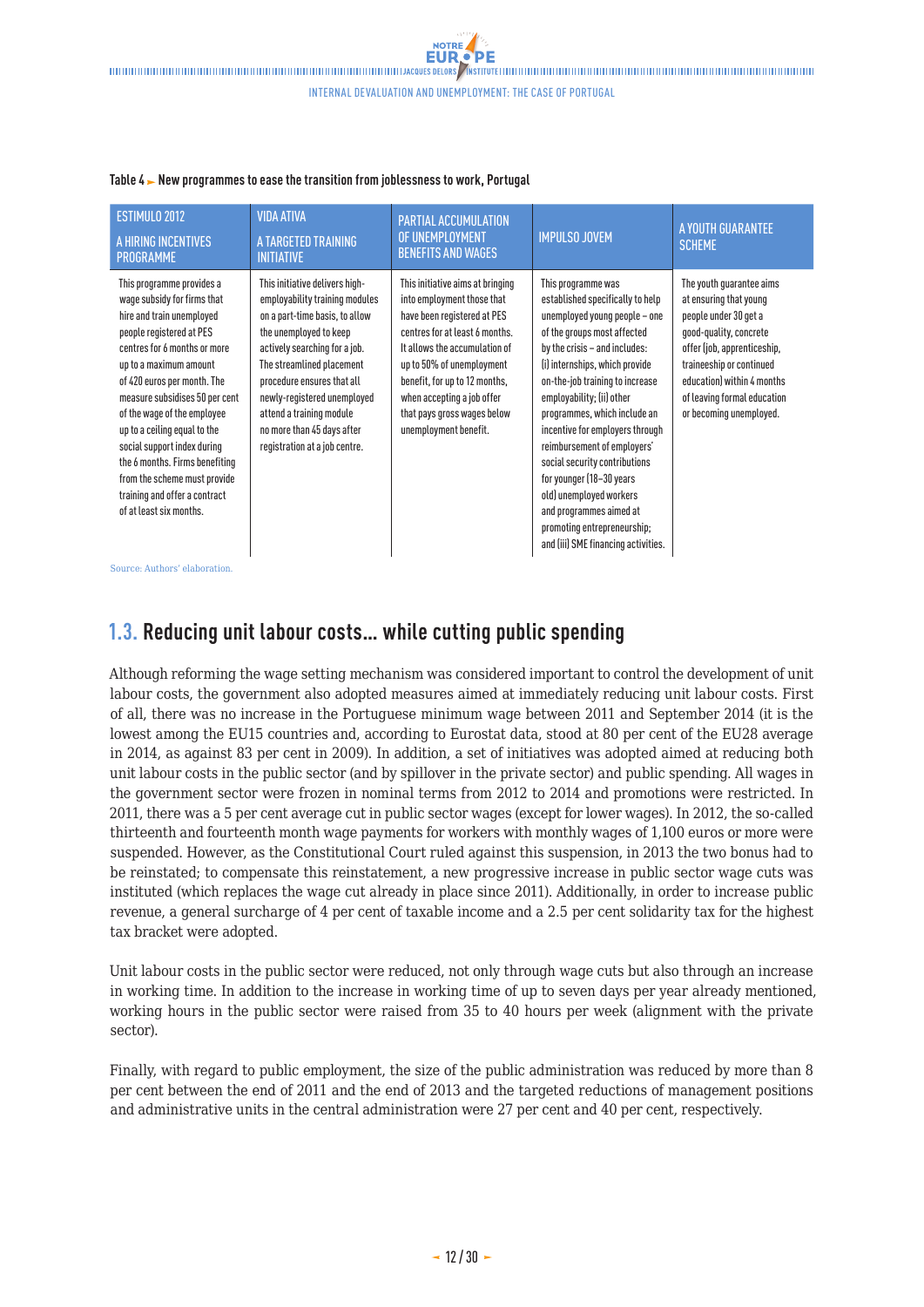# <span id="page-12-0"></span>2. Assessing internal devaluation in Portugal

The rationale underlying the macroeconomic adjustment programme is that Portugal has suffered a major loss of competitiveness over the past decade, purportedly due to the higher increase in unit labour costs there than in its euro area partners. This trend is also taken to explain the steady deterioration of its current account balance since the mid-1990s (from a balanced situation in 1995 to a deficit above 12 per cent in 2008).

**AN INTERNAL DEVALUATION STRATEGY FOCUSING ON THE DOWNWARD ADJUSTMENT OF UNIT LABOUR COSTS AND/OR PRICES"**

In order to restore national competitiveness, and taking into account that adjustment of the nominal exchange rate is not an option for the euro area member states, the macroeconomic adjustment programme rested on an internal devaluation strategy focusing on the downward adjustment of unit labour costs and/or prices. This internal devaluation was expected not only to improve national competitiveness but also, together with structural reforms, to boost potential growth and to foster job creation.

Almost four years after the adoption of the macroeconomic adjustment programme, we can make a preliminary assessment of the strategy, in terms of both its successes and failures in boosting potential growth, restoring national competitiveness (Section 2.1) and fostering job creation (Section 2.2.).

## **2.1. Was the strategy successful in improving competitiveness and boosting potential growth?**

One way of analysing competitiveness is to explore the evolution of the trade balance; in other words, the performance of exports and imports (and the current account balance), as well as GDP and productivity growth. Based on analysis of the development of the Portuguese current account balance since 2011, we might, at first glance, assume that the internal devaluation process was successful in improving national competitiveness. Indeed, in 2013, Portugal recorded its first current account surplus in twenty years and its exports reached 40 per cent of GDP, against around 32 per cent prior to the crisis (see Figure 4). However, a deeper analysis is necessary to understand the dynamics behind this improvement of the current account balance.

Figure 4 illustrates the positive trend of the Portuguese current account balance since 2011. It is due mainly to the trend in the trade balance, with a reduction of the deficit of the balance of goods (from –19.2 billion euros in 2010 to –8.7 billion euros in 2014) and an increase in the surplus of the balance of services, mainly tourism (from 6.4 billion euros in 2010 to 10.6 billion euros in 2014), and to the positive trend in the current transfers balance (EU funds and emigrants' transfers). Nevertheless, in order to get a clear picture of the impact of internal devaluation policies on the external competitiveness of the Portuguese economy, we need to analyse the growth rate of exports and imports during this period.

In 2012 and 2013, Portugal registered a small increase in its exports (4.7 and 4.2 per cent, respectively). However, Figure 4 confirms that this positive export trend is not new. Furthermore, the export growth rates recorded in 2012/2013 are below the levels observed before the macroeconomic adjustment programme period and in 2014 the export growth rate decreased by almost three times relative to 2013, to 1.5 per cent. Indeed, with the exception of 2008 and 2009 (during which the Portuguese economy was strongly impacted by the global financial crisis), Portuguese exports recorded a higher annual average change than in the years 2012–2013: 13.1 per cent in 2006, 6.9 per cent in 2007, 13 per cent in 2010 and 14.1 per cent in 2011<sup>7</sup> (in all these years, the export growth rate was higher than the import growth rate). We can thus conclude that the positive trend of Portuguese exports after 2011 is not due to internal devaluation as it had been going on since 2006, at least.

**<sup>7.</sup>** We consider that the good performance of Portuguese exports in 2011 is not linked to the MoU. The programme started in mid-2011 and we can reasonably assume that it did not have an immediate impact, as the measures took some time to be implemented.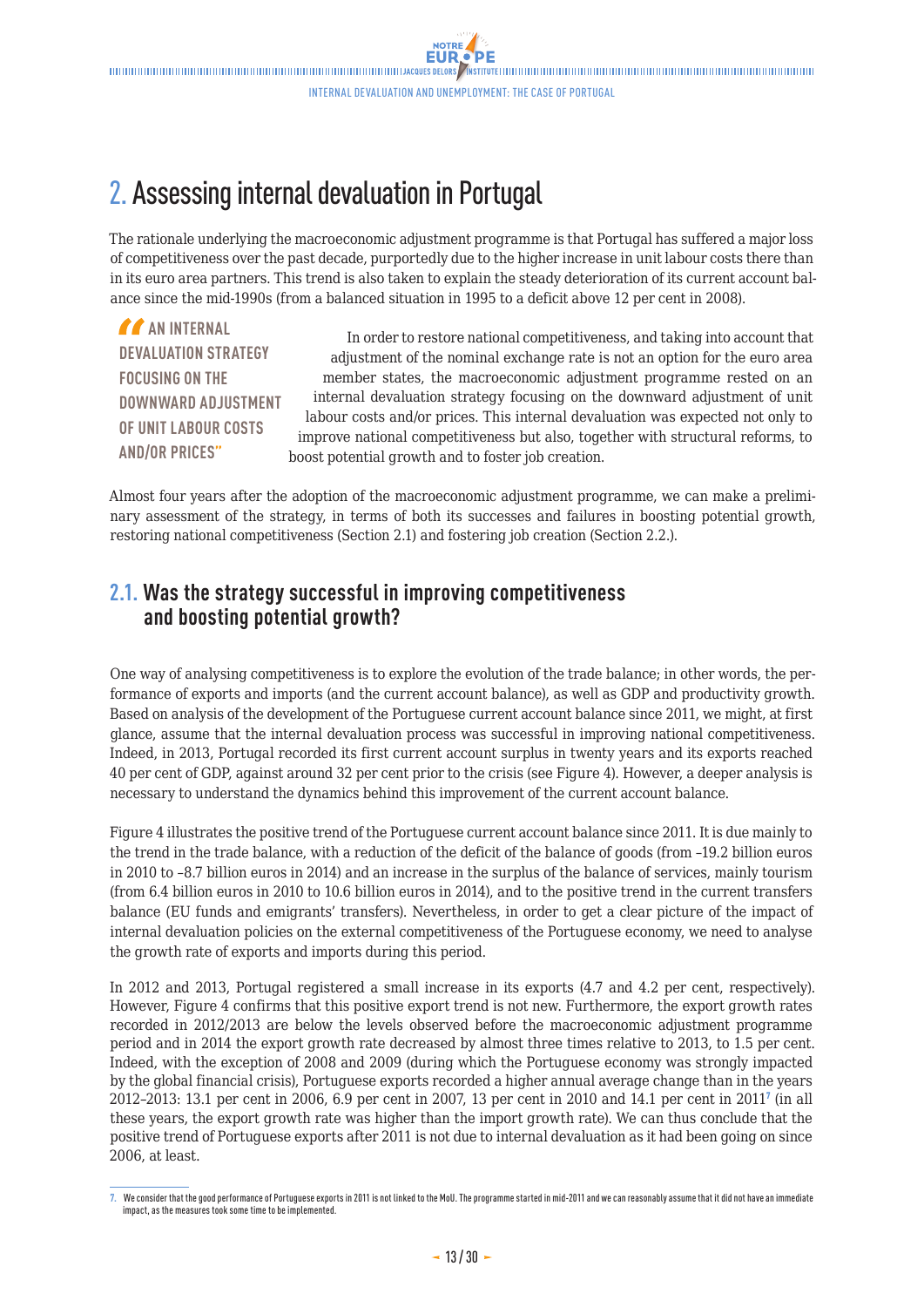Analysing Figure 4 we notice a new trend in imports from 2011: in 2012 and 2013 there was negative import growth (–5 per cent and –0.5 per cent, respectively). This import contraction in recent years is due mainly to the strong decrease in internal demand: the gross available income of households fell by 3.7 per cent in 2011, 1.9 per cent in 2012 and 0.3 per cent in 2013, while wages decreased by 4 per cent in 2011 and 6.9 per cent in 2012, remaining stable in  $2013$ .

From this analysis we can conclude that the internal devaluation process had a huge impact on the decrease in household income, with a negative impact on domestic demand and imports, but little impact on the external competitiveness of Portuguese economy, since exports growth rates are below the levels observed before the macroeconomic adjustment programme.





Source: Authors' elaboration, based on data from PORDATA and INE (National Statistic Office).

In addition, if we analyse the share of exports in Portuguese GDP prior to the global financial crisis of 2008, we notice a substantial increase in the exports-to-GDP ratio (from 27.6 per cent of GDP in 2002 to 32.4 per cent in 2008). In 2009, the financial crisis had a negative impact on Portuguese exports, as pointed out above, but the positive trend of the increasing weight of exports in Portuguese GDP was pursued with even greater intensity after 2009, reaching 38.7 per cent of GDP in 2012 and 40.7 per cent in 2013. There is, however, one main difference between the dynamic of the exports-to-GDP ratio recorded before and after the global financial crisis. If until 2008 the increase of the weight of exports in national GDP was due to both an increase in the export growth rate (Figure 4) and GDP growth (Figure 5), in the MoU period the increase in the export/GDP ratio was little influenced by the growth rate of exports (lower after 2011 than in the pre-crisis period, as seen above), but influenced mainly by the huge decrease in GDP during the MoU period, due to austerity policy. After an increase of almost 2 per cent in 2010, Portuguese GDP fell by –1.3 per cent in 2011, –3.2 per cent in 2012 and –1.4 per cent in 2013, contributing to a rapid increase in the share of exports in GDP.<sup>9</sup>

**<sup>8.</sup>** Data from INE (National Statistic Office) and [PORDATA.](www.pordata.pt)

**<sup>9.</sup>** See European Commission (2014b).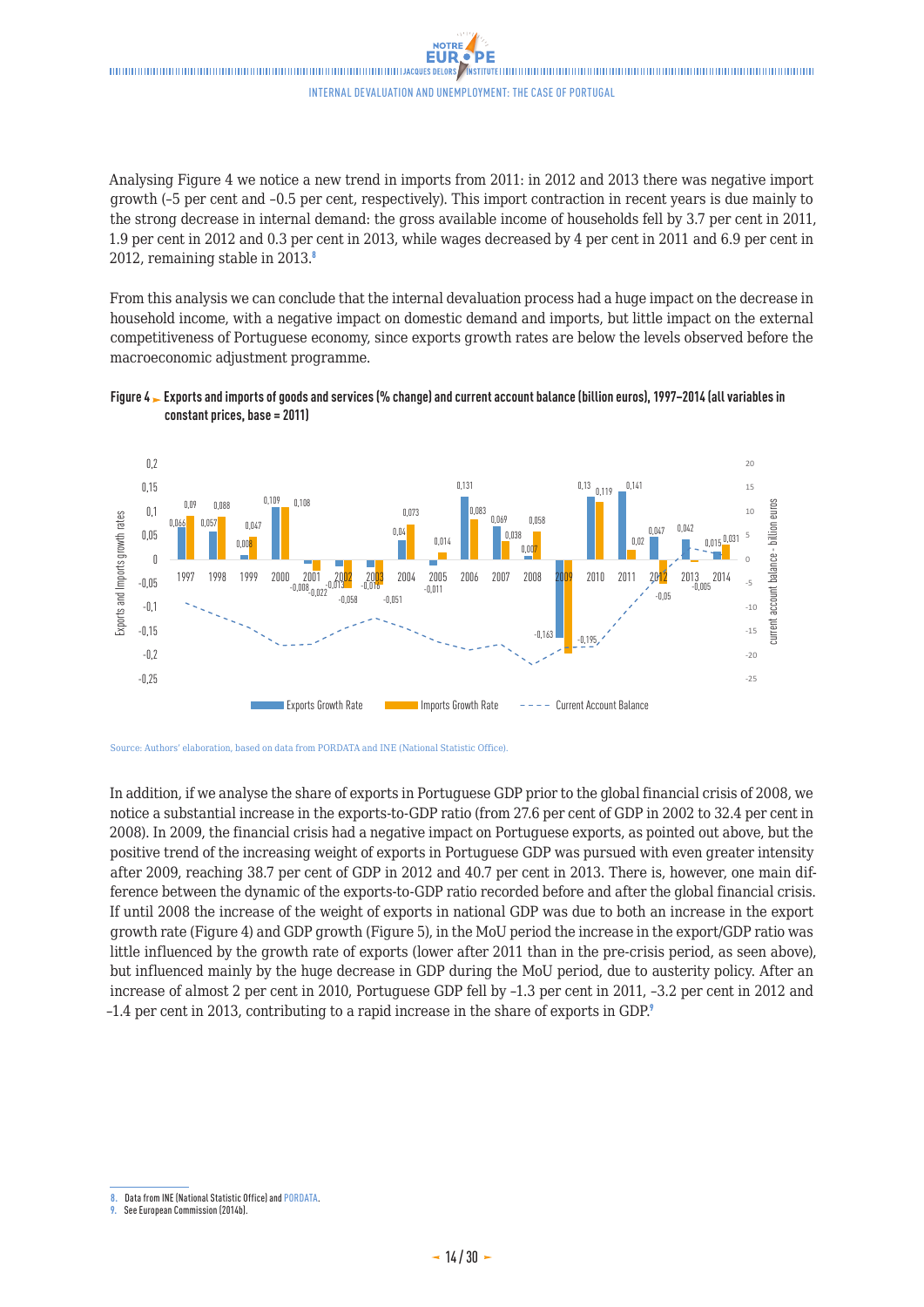

**Figure 5 Exports as a percentage of GDP and GDP in thousands of euro (constant prices, base=2006)**

Source: Authors' elaboration, based on data from EUROSTAT/PORDATA/INE (National Institute of Statistics)

These conclusions are underlined by some experts on competitiveness, such as Professor Francisco Madelino,<sup>10</sup> who says that 'Wage devaluation had an impact close to zero on competitiveness ... if the external balance recorded some positive developments, it is the result of the reduction of consumption – and its consequences on imports – more than the boosting of exports' (interview with the authors).

Additionally, even though a short-term negative impact of austerity policies and internal devaluation on national growth was expected when the MoU was adopted, the GDP contraction ended up being more substantial than forecast. Indeed, the MoU signed in 2011 anticipated a cumulative contraction of GDP of 2.8 per cent during the period in question; in the end, the contraction was more than twice as high (more than 6 per cent, in total). GDP per capita fell by 3.7 per cent (from 16,686 to 16,067 euros), despite the decrease of 1.1 per cent in Portugal's total population (10,542 million in 2011 to 10,427 million in 2013). We have to go back to 1999 to find a lower level of GDP per capita (15,718.8 euros).<sup>11</sup> One could argue that the short-term negative impact will be compensated by a medium-term improvement of national potential growth. However, growth prospects are not encouraging, as Portugal is expected to register growth rates in 2015 and 2016 very close to the euro area average, while Greece and Ireland are expected to grow twice such as fast as the euro area average in the next two years (see Table 5).

|                | 2005 | 2006 | 2007 | 2008   | 2009   | 2010   | 2011   | 2012   | 2013   | 2014 | 2015 | 2016 |
|----------------|------|------|------|--------|--------|--------|--------|--------|--------|------|------|------|
| Euro Area      | 1.7  | 3.3  | 3.0  | 0.4    | $-4.5$ | 1.9    | 1.6    | $-0.7$ | $-0.4$ | 0.8  | 1.1  | 1.7  |
| Portugal       | 0.8  | 1.4  | 2.4  | 0      | $-2.9$ | 1.9    | $-1.3$ | $-3.2$ | $-1.4$ | 0.8  | 1.3  | 1.5  |
| Greece         | 2.3  | 5.5  | 3.5  | $-0.2$ | $-3.1$ | $-4.9$ | $-7.1$ | $-7.0$ | $-3.9$ | 0.8  | 2.3  | 3.3  |
| <b>Ireland</b> | 6.1  | 5.5  | 5.0  | $-2.2$ | $-6.4$ | $-1.1$ | 2.2    | 0.2    | $-0.3$ | 4.3  | 3.3  | 3.2  |

#### **Table 5 GDP growth rate 2005-2013, projections for 2014–2016**

Source: Eurostat for 2005–2013; [OECD Economic Outlook](http://www.oecd.org/fr/eco/perspectives/perspectives-economiques.htm) (November 2014) for the years 2014, 2015 and 2016.

Finally, it was also expected in the context of the implementation of the macroeconomic adjustment programme that unit labour costs would be further reduced (in addition to the impact on unit labour costs of lowering nominal wages) through an increase in labour productivity. As we saw in Section 1, devaluation policies involved not only cuts in wages, but also cuts in work benefits, such as the elimination of vacation days and

**<sup>10.</sup>** Professor at ISCTE-IUL (University Institute of Lisbon). Former President of the Employment and Training Institute (IEFP). Expert in Economics and Competitiveness.

**<sup>11.</sup>** Source: PORDATA and INE/Banco de Portugal.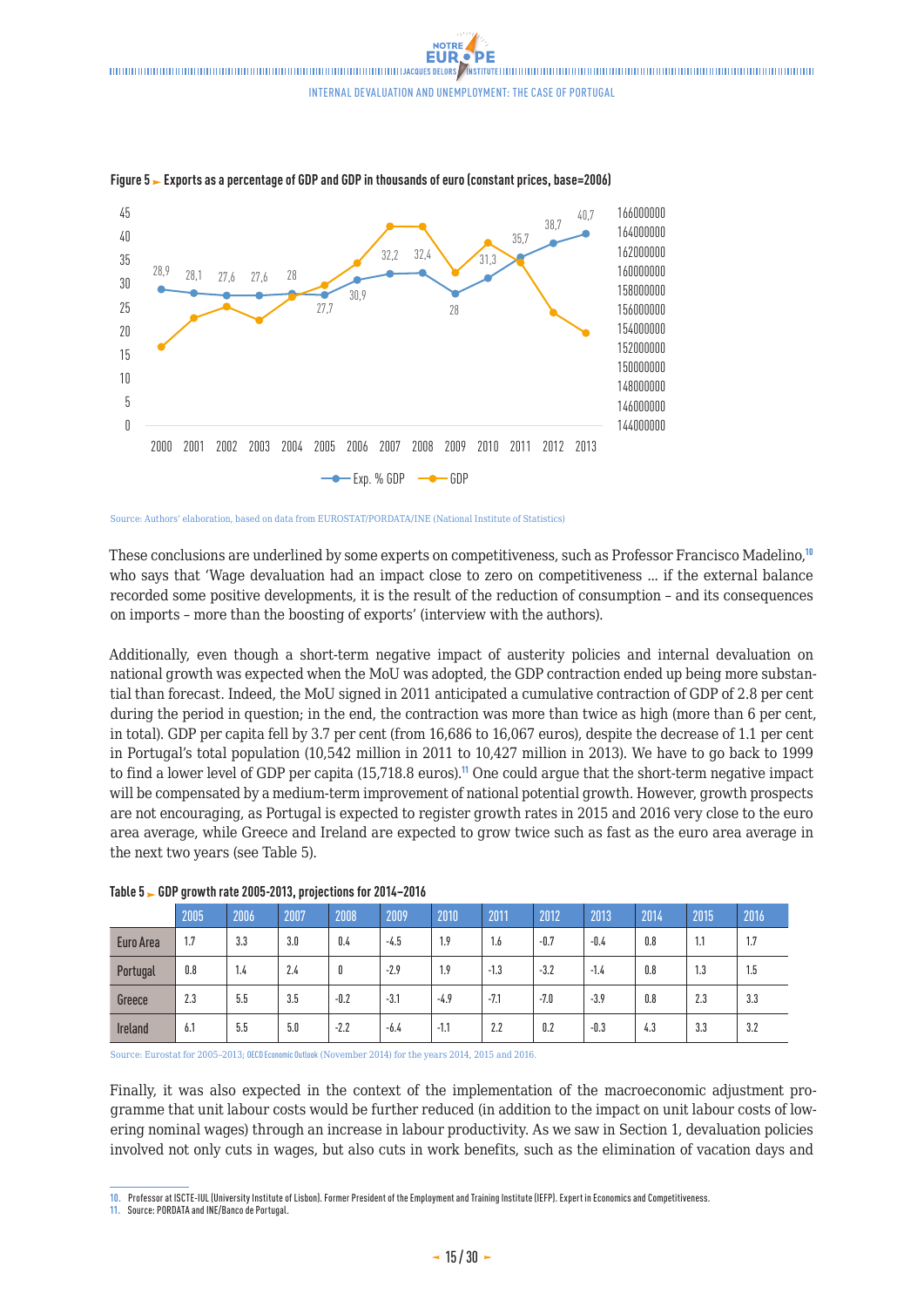<span id="page-15-0"></span>national holidays or an increase in weekly working hours. However, the available data do not illustrate a positive effect of these measures on labour productivity; the opposite effect seems to have taken place in Portugal, translated into a decrease in hourly labour productivity in the period 2011–2013 (Table 6).

|      | <b>EU28</b> | <b>GERMANY</b> | <b>GREECE</b> | <b>IRELAND</b> | <b>ITALY</b> | <b>PORTUGAL</b> |
|------|-------------|----------------|---------------|----------------|--------------|-----------------|
| 2000 | 100         | 124.5          | 75.9          | $114.1*$       | 117          | 62.9            |
| 2005 | 100         | 127.2          | 76.8          | 120.7          | 103.3        | 63.1            |
| 2010 | 100         | 125.4          | $76.1*$       | $126.2*$       | 103.8        | 65.8            |
| 2013 | 100         | 126.6          | 74.8          | $122.6*$       | 101.9        | 65.3            |

**Table 6 Labour productivity per hour of work (PPS, EU28=100)**

Source: PORDATA (based on Eurostat / INE – National Statistic Office) - \* Provisional value.

If we consider labour productivity per hour of work, we can see a divergence between Portugal and the EU28 if we compare the situation in 2010 – before the macroeconomic adjustment programme – and in 2013 (Table 6). In 2010, labour productivity per hour of work represented 65.8 per cent of the level of the EU28, while in 2013 it represented 65.3 per cent. This divergence in productivity is similar in other countries with macroeconomic adjustment programmes, such as Ireland and Greece, and in countries implementing austerity programmes, such as Italy. This means that there was no positive impact of austerity measures on labour productivity growth in Portugal.

## **2.2. Was the strategy successful in fostering job creation?**

Even though the primary aims of the MoU were to achieve fiscal adjustment and strengthen national competitiveness, its objectives also included fostering job creation in order to reverse the increasing unemployment recorded during the past decade.

The impact of the adjustment programme on unemployment was underestimated at the time the programme was adopted. Indeed, in the Macroeconomic Adjustment Programme of May 2011, it was foreseen that unemployment would peak at 12.9 per cent in 2012 and would then start decreasing. However, the picture ended up worse than expected, with the unemployment rate reaching 17.5 per cent in the first quarter of 2013.

This negative employment trend is one of the consequences of the higher than expected contraction of GDP between 2011 and 2013 (6.1 per cent against 2.8 per cent forecasted in the adjustment programme). The sharp drop in GDP is, in turn, due to a far stronger contraction in domestic demand than was predicted (–13.1 per cent against –10.5 per cent) and difficult access to credit on the part of SMEs, despite the ECB's massive injection of liquidity in the euro area. In addition to these domestic factors, the poor national economic performance of the MoU period is also explained by the fear of euro area fragmentation, which prompted a capital drain and held investors back. All these factors contributed to the deterioration of the Portuguese labour market during the implementation of the Macroeconomic Adjustment Programme.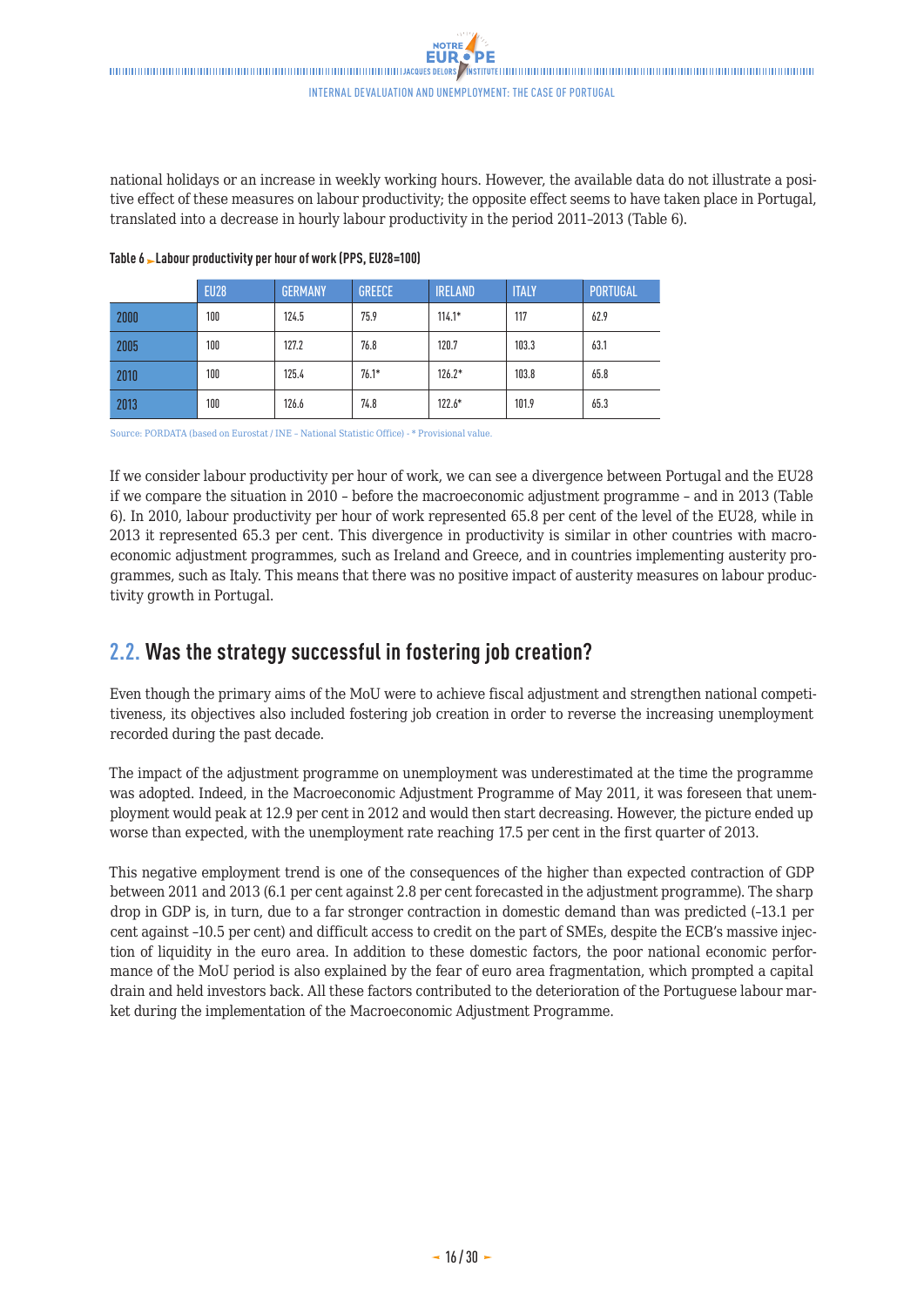Internal devaluation and unemployment: the case of Portugal



**Figure 6 Unemployment rate (official and real; %) Figure 6. Unemployment rate (official and real - %)**

Source: Authors' elaboration, based on data from INE, Inquérito ao Emprego (National Statistic Office).<br>.

Figure 6 shows, however, that since the second quarter of 2013, the unemployment trend has reversed and  $t$  since the steady decrease in the official unchered rate (from 17.5 percent in 2013 $\sigma$ there has been a steady decrease in the official unemployment rate (from 17.5 per cent in the first quarter of 2013 to 13.1 per cent in the third quarter of 2014), with an exception for the last quarter 2014 (with an increase to 13.5 per cent). Nevertheless, before focusing on the improvement in the unemployment rate in the past 18 months, we need to review the changes in the Portuguese labour market since 2011.

people, an increase in the number of unemployed people, an increase in the number of people that left the From the signing of the MoU in May 2011 until the last quarter of 2014, there was a profound change in the Portuguese labour market, with a reduction of the Portuguese workforce and of the number of employed people, an increase in the number of unemployed people, an increase in the number of people who left the labour market (especially people who had stopped looking for jobs and emigrants), as well as a reduction in the wage level (in both the public and the private sector). 1.77 percent of the population) as well as to an increase of the inactive population, which increased by over

Figure 7 illustrates the reduction in the total Portuguese workforce since the second quarter of 2011, with a  $\frac{1}{2}$   $\frac{1}{2}$  active population of 200,200 popula (4.02 por sept). This is no decrease in the active population of 268,300 people (–4.92 per cent). This is partly due to the decrease in the Portuguese population during that period (a net reduction of about 187,000 people, corresponding to 1.77 per cent of the population), as well as to an increase in the inactive population of over 80,000 people (1.59 per cent). number of workers increased the pressure on national public finances through its negative impact on the level on the level on the level of  $\mathbb{R}^n$  in the level of the level of the level of the level of the level of the

The reduction of the Portuguese active population was accompanied by a decrease in the number of employed people. Between the the second quarter of 2011 and the fourth quarter of 2014 there was a net destruction of 307,800 jobs (a change of –6.41 per cent). In other words, in just over three years the labour market lost nearly a third of a million jobs, despite the improvement in job creation since the first quarter of 2013 (Figure 7). This rapid and massive net reduction in the number of those in employment increased the pressure on national public finances through its negative impact on government revenues (fewer jobs means lower tax revenues) and the increased pressure on social security sustainability (reduced contributions to the social security system and additional spending on unemployment benefits).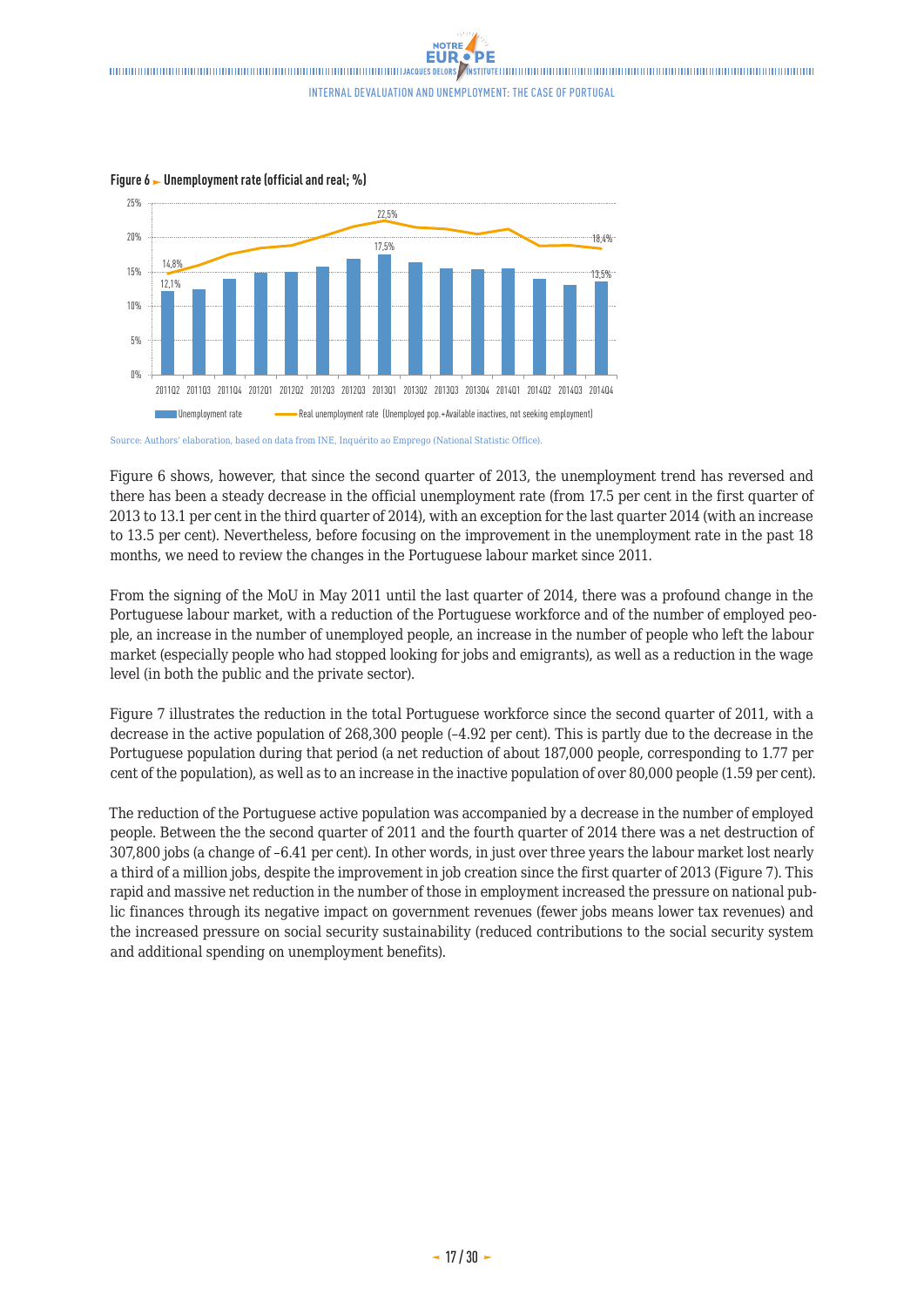NOTRE Internal devaluation and unemployment: the case of Portugal



**Figure 7 Active, inactive and employed population ('000) Figure 7 – Active, inactive and employed population (thousands)**

Source: Authors' elaboration, based on data from INE, Inquérito ao Emprego (National Statistic Office, Labour Survey).

 $\frac{1}{2}$  at reduce the second guarantee of  $2011$  and the fourth guarantee of  $2014$  the Between the the second quarter of 2011 and the fourth quarter of 2014 there was a reduction in the number of those employed in all forms of work: the number of self-employed workers was reduced by 19 per cent (-191,400 jobs), while the number of employees (dependent workers) decreased by 2.9 per cent (-109,900 jobs). Concerning type of contract, the decrease in full-time contracts was 6.1 per cent (-253,500), while the decrease in part-time contracts was about 8.6 per cent (-54,400 jobs) (Figure 8). employees (dependent workers) decreased by 2.9 percent (-109,900 jobs). Concerning the type of contracts,



### 4 500 **Figure 8 Employed population, by type of contract ('000) Figure 8 – Employed Population, by type of contract (thousands)**

Source: Authors' elaboration, based on data from INE, Inquérito ao Emprego (National Statistic Office, Labour Survey).

since then (with 228,500 fewer unemployed between the first quarter of 2013 and the fourth quarter of 2014). However, despite this declining trend, the global analysis between the second quarter of 2011 and the fourth The number of unemployed increased significantly between the second quarter of 2011 and the first quarter of 2013, reaching a record 926,800 people (against 658,700 in the second quarter of 2011), but declining quarter of 2014 indicates that there was an increase in the number of unemployed of 39,600 people in the period. If we take into account the time that people spend in unemployment, we observed an increase in the number of long-term unemployed, which represented 55 per cent of total unemployment in the second quarter of 2011 against 65 per cent in the fourth quarter of 2014, an increase of 87,100 people in that period (Figure 9). According to Gloria Rebelo,<sup>12</sup>

many companies, seeking to reduce labour costs, chose to finish job contracts with older workers (linked to higher salary base) and replace them by hiring younger workers with lower wages. However, this type

**<sup>12.</sup>** Professor at Universidade Lusófona de Humanidades e Tecnologias and expert in labour market and training policies.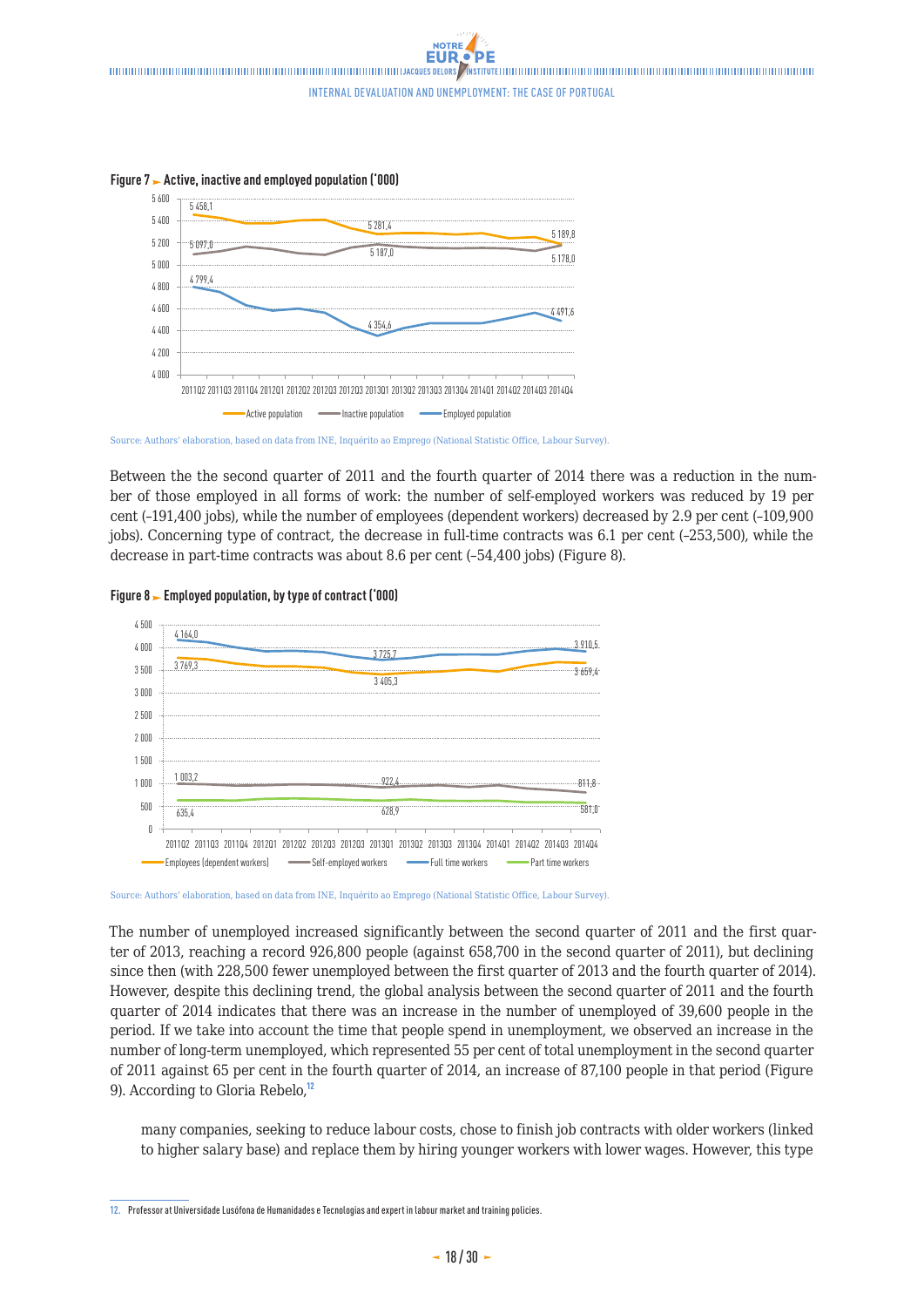of decision generates a strong wage compression, triggering a disturbing rise in unemployment - particularly long-term unemployment. (Interview with the authors) of decision generates a strong wage compression, triggering a disturbing  $p_{\text{max}}$  is 2014 $p_{\text{max}}$  increase of 87,100 period (Figure 9). According to Gloria Rebelon2,

Additionally, we have witnessed a large increase in the past three years in the number of 'available inactive people', that is, people who are available to work but who have given up looking for a job; in other words, 'demotivated' people who are not registered in the official unemployment statistics. If in the second quarter of 2011 such people represented about 22.3 per cent of total unemployment (146,800 people), in the fourth quarter of 2014 they represented 36.9 per cent (257,700 people). This means that the total number of people in Portugal without a job – but available to work – is almost 1 million (Figure 9). This has an impact on the unemployment  $\frac{1}{2}$ rate, which was officially 13.5 per cent in the fourth quarter of 2014 (11.6 per cent higher than in the second quarter of 2011), but stands at 18.4 per cent if we count 'demotivated' people, representing a 24.3 per cent higher rate than in the second quarter of 2011 (Figure 6). dditionally, we have witnessed a large increase in the past three years in th total unique  $\frac{1}{2}$  becomes the work  $\frac{1}{2}$  in  $\frac{1}{2}$  and  $\frac{1}{2}$  in  $\frac{1}{2}$  and  $\frac{1}{2}$  and  $\frac{1}{2}$  and  $\frac{1}{2}$  and  $\frac{1}{2}$  and  $\frac{1}{2}$  and  $\frac{1}{2}$  and  $\frac{1}{2}$  and  $\frac{1}{2}$  and  $\frac{1}{2}$  and percent rate than in the second  $qu$ 



## **Figure 9 Unemployed and available inactive population ('000) Figure 9 – Unemployed and available inactive population (thousands)**

per cent in unemployment. In this context, Subir Lall, of the IMF, stated in an interview for a Portuguese news-If there has been an improvement in the Portuguese labour market since the second quarter of 2013 (which is illustrated by the decrease in the official unemployment rate from 17.5 per cent to 13.1 per cent as well as the increase of about 4.8 per cent of the employed population), this trend is hard to explain taking into account the performance of the Portuguese economy in the past two years. Indeed, an economic recession of 1.4 per cent in 2013 and expected GDP growth of 0.8 per cent in 2014 are hardly compatible with a decrease of about 25 paper in November 2014: 'I think nobody understood how the unemployment rate is dropping'.<sup>13</sup> The growth in the available inactive population – 'demotivated workers' – in the past three years and a half is certainly part of the explanation.

There are, however, two other important trends that contribute substantially to the reduction in the number of unemployed people in Portugal. On one hand, we cannot neglect the impact of emigration on the improvement of the Portuguese labour market. As already pointed out, the Portuguese population has decreased by 1.64 per cent and the active population by 3.74 per cent since the second quarter of 2011, reflecting the high increase in emigration between 2011 and 2013, when about 150,000 long-term emigrants left the country (Table 7). The number of annual long-term emigrants from Portugal increased by more than 200 per cent between 2009 and 2013. This trend naturally alleviates part of the pressure on the Portuguese labour force. The challenge for the

Source: Authors' elaboration, based on data from INE, Inquérito ao Emprego (National Statistic Office).

**<sup>13.</sup>** See the interview with Subir Lall in the Jornal de Negócios on 10 November 2014.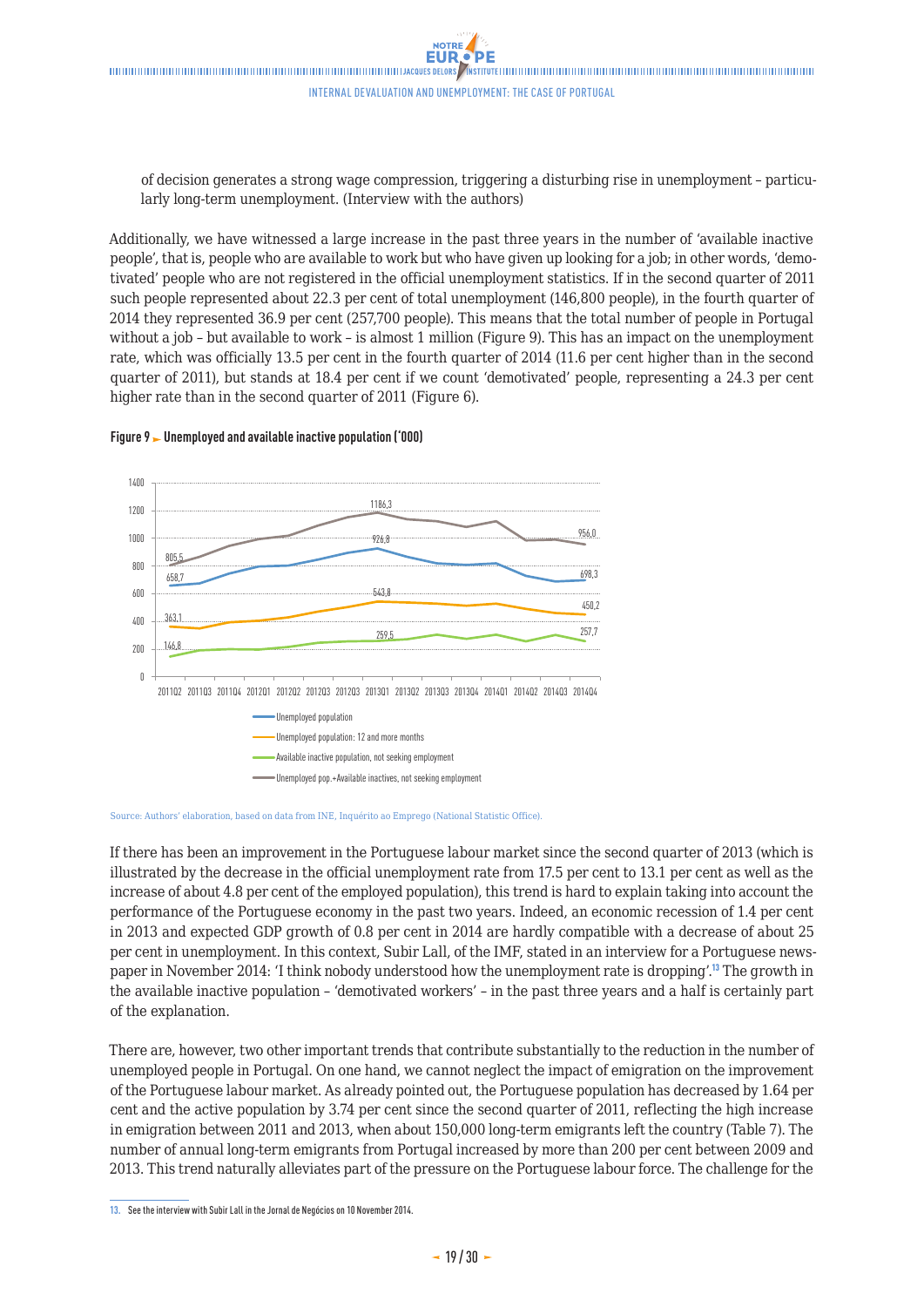years to come, however, is to establish the conditions that would persuade these emigrants to come back to work in their home country and reverse the youth/brain drain that, according to some economists, has taken place in Portugal in recent years. We need to point out, however, that emigration has not hit Portugal as heavily as it has hit Ireland and Greece. Indeed, Greece recorded three times more long-term emigrants in 2012 than Portugal (even though the total population of the two countries is about 10 million people).

|                | 2009                     | 2010    | 2011    | 2012    | 2013                     |
|----------------|--------------------------|---------|---------|---------|--------------------------|
| Portugal       | 16,899                   | 23,760  | 43,998  | 51,958  | 53,786                   |
| Greece         | $\overline{\phantom{a}}$ | 119,985 | 125,984 | 154,435 | $\overline{\phantom{0}}$ |
| <b>Ireland</b> | 69,672                   | 78,099  | 87,053  | 89,436  | $\overline{\phantom{0}}$ |

#### **Table 7 Long term emigration from Portugal, Greece and Ireland, 2009–2013**

Source: Authors' elaboration, based on data from Eurostat and PORDATA for Portugal in 2013.

On the other hand, we need to pay some attention to the trend in public employment and the impact of active labour market policies. When we analyse the trend in public employment in Portugal in the past five years, we notice that public employment has suffered substantially, although the trend was reversed in the first quarter 2013, since when the public administration has been creating new jobs. In the second quarter of 2013 there were 286,900 public employees (as against 348,700 in the second quarter of 2008) and in one year there was an increase in public employment of about 9 per cent (313,000 in the second quarter of 2014). This trend is similar to the one in general employment, as outlined above. Between the second quarter of 2013 and the second quarter of 2014, about 90,000 jobs were created in Portugal, including about 26,100 new jobs created by the public administration (Table 8). We thus need to acknowledge the importance of public employment in job creation in Portugal in the past 18 months. Additionally, a study by the Portuguese Central Bank puts in evidence the importance of active labour market policies in job recovery in Portugal. The study concludes that job creation in the private sector increased by about 2.5 per cent between the third quarter of 2013 and the third quarter of 2014; more than one-third of this increase (0.9 percentage points) concerns professional training promoted by the public employment agency.<sup>14</sup>

| $1.9.919$ and $2.91$ and $3.91$ and $3.91$ and $3.91$ and $3.91$ and $3.91$ and $3.91$ and $3.91$ and $3.91$ and $3.91$ and $3.91$ and $3.91$ and $3.91$ and $3.91$ and $3.91$ and $3.91$ and $3.91$ and $3.91$ and $3.91$ an |        |        |        |        |        |  |  |  |
|-------------------------------------------------------------------------------------------------------------------------------------------------------------------------------------------------------------------------------|--------|--------|--------|--------|--------|--|--|--|
|                                                                                                                                                                                                                               | 200802 | 201102 | 201202 | 201302 | 201402 |  |  |  |
| <b>Employed population</b>                                                                                                                                                                                                    | 5149   | 4799.4 | 4602.7 | 4424.6 | 4514.6 |  |  |  |
| Employed population in the Public<br>administration, Defence and Social Security                                                                                                                                              | 348.7  | 303.2  | 293.8  | 286.9  | 313    |  |  |  |

#### **Table 8 Employees in the public administration, defence and social security, 2008Q2–2014Q2**

Source: Authors' elaboration, based on Eurostat data.

Finally, we need to pay some attention to the relative change in employment by sector between 2011 and 2014. At the end of 2014, manufacturing and wholesale/retail trade employed most people, at 16.4 per cent and 15 per cent, respectively. Despite a decrease in employment in these two sectors between 2011 and 2014 (of 7 per cent and 5 per cent, respectively), their share of employment remained stable. The two sectors that recorded the largest relative losses were construction (–36 per cent) and agriculture (–29 per cent). While in the first quarter of 2011 agriculture ranked third in the Portuguese economy in terms of people employed and construction fourth, by the end of 2014 they had fallen to fifth and sixth places, respectively (Figure 10).

**<sup>14.</sup>** Banco de Portugal (2014), pp. 26–28.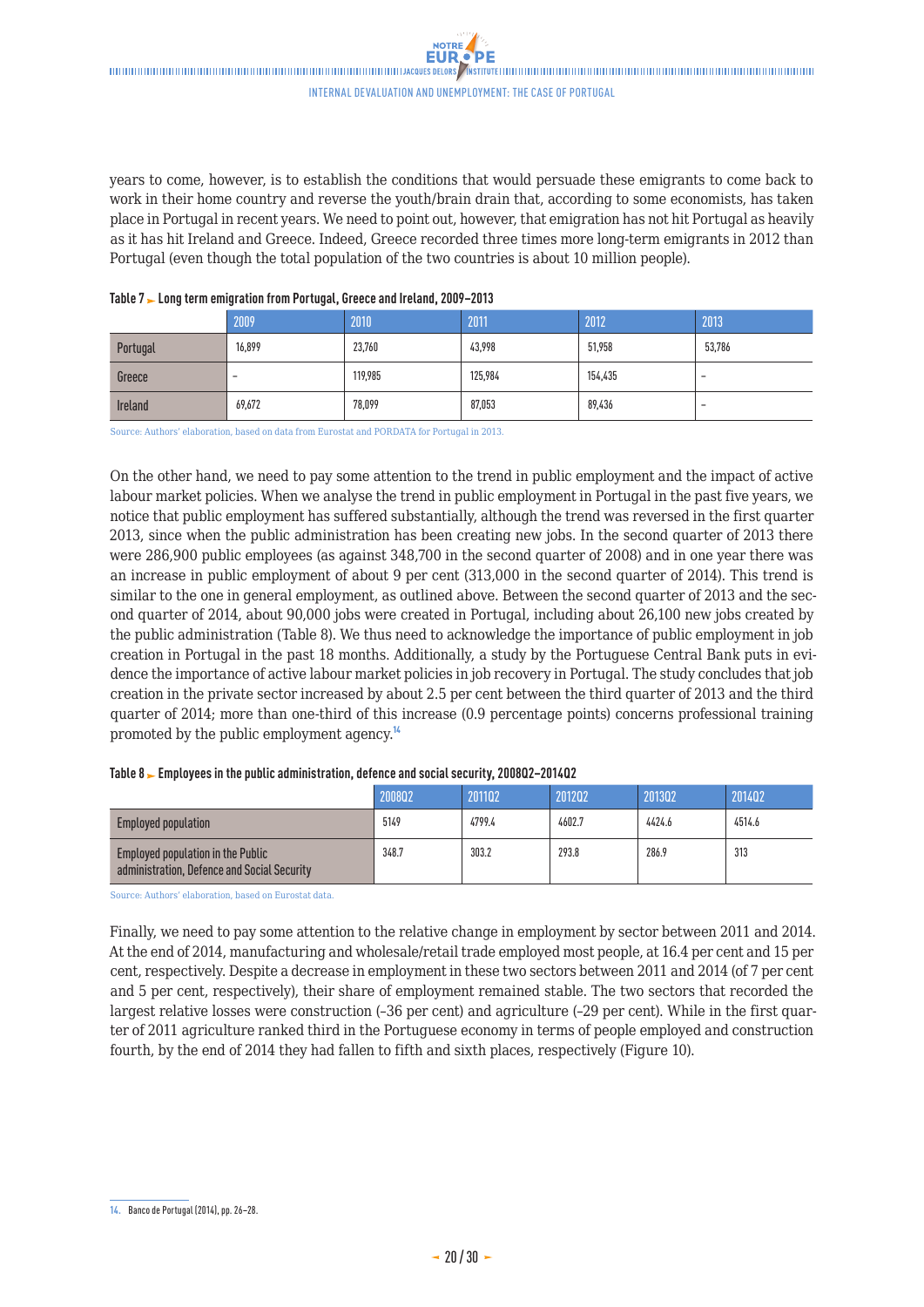**NOTRE EUR** Internal devaluation and unemployment: the case of Portugal





Key: A=Agriculture, Forestry and Fishing, C=Manufacturing, F=Construction, G=Wholesale and Retail Trade; repair of motor vehicles, H=Transport and Storage, I=Accommodation and food service activities, J=information and communication, K=Financial and insurance activities, L=Real Estate activities, M=Professional, scientific and technical activities, N=Administrative and support service activities, O=Public administration and defence; compulsory social security, P=Education, Q=Human health and social work activities, R=Arts, entertainment and recreation, S to U=Other services.

Source: Authors' elaboration, based on data from INE, Inquérito ao Emprego (National Statistic Office)

Figure 10 shows that only half of the sectors of the Portuguese economy recorded a decrease in employment between the first quarter of 2011 and the fourth quarter of 2014, but it must be pointed out that the four sectors that recorded the highest losses represented more than 40 per cent of total employment in 2011, while the four sectors that recorded the highest increases (information/communications (+33 per cent), administrative and support service activities (+22 per cent), arts/entertainment/recreation (+20 per cent) and real estate activities (+13 per cent)) represented only 5.5 per cent of total employment in that year. Despite the cuts in public administration jobs during the adjustment programme, public employment increased in that period, contributing to job creation in 2014.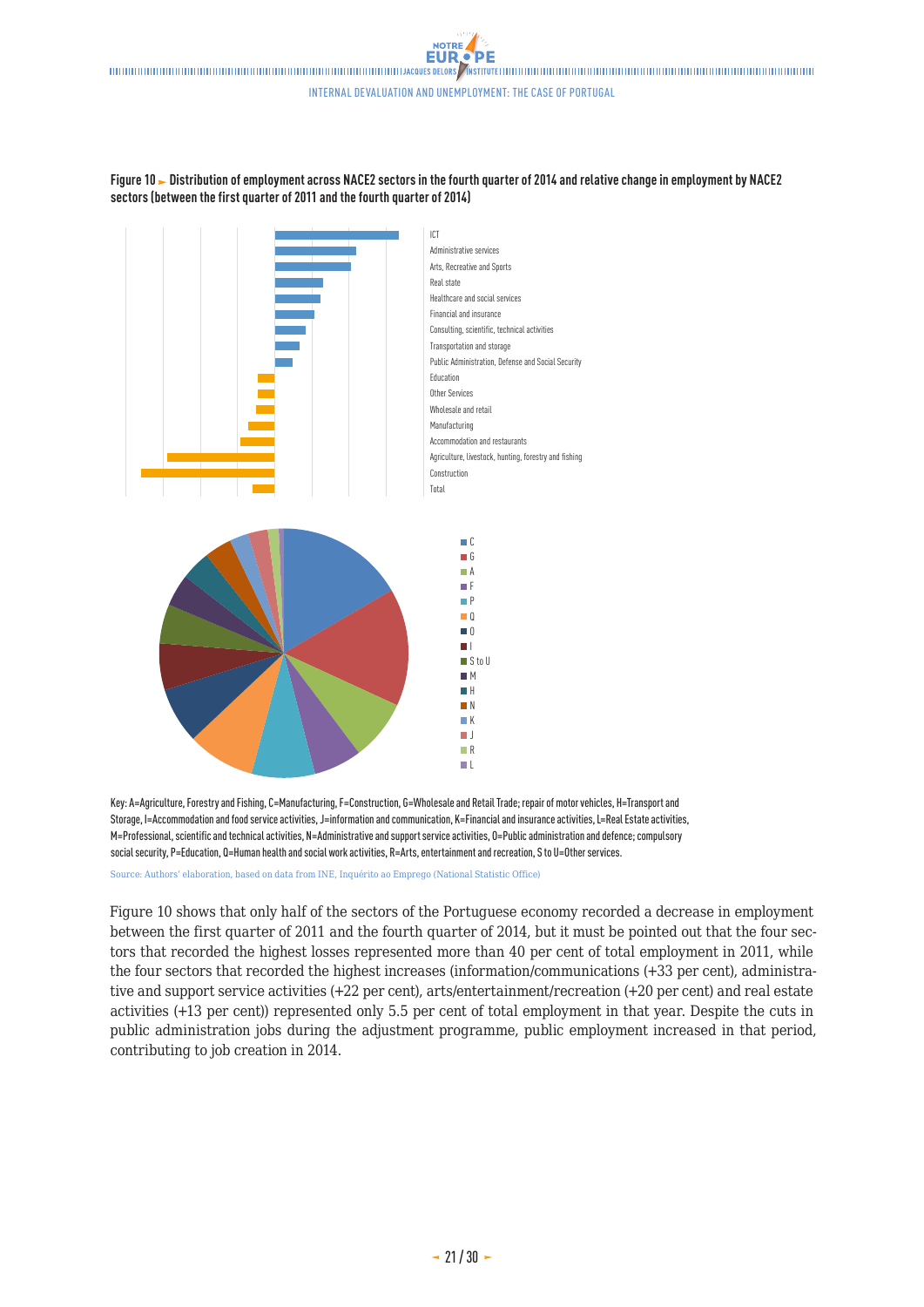# <span id="page-21-0"></span>3. Strengthening competitiveness and reducing unemployment in Portugal – defining a new strategy

In the previous section we presented a short assessment of the internal devaluation strategy pursued in Portugal since 2011. Given the only sporadic success of the strategy, we can question whether or not it was the approach to boosting national competitiveness and fostering job creation. With an unemployment rate reaching 13.5 per cent at the end of 2014, creating new and better jobs is undoubtedly one of Portugal's main challenges for the years to come. This high level of unemployment not only has a negative impact on national economic performance but is also an obstacle to social inclusion and the consolidation of public finances. Even if we acknowledge that increasing labour market flexibility can help to reduce labour market segmentation and stimulate job creation, it is doubtful that labour reform will be successful if it is not part of a comprehensive strategy to renew the national economy and labour market. This means pursuing a strategy of improving the qualifications of the labour workforce and fostering innovation to increase productivity and develop new sectors of activity to replace those in which the economy is no longer able to be competitive at the global level due to the strengthening of Asian and central and eastern European competition (such as labour-intensive goods).

# **3.1. Calling into question the principle of internal devaluation**

The assumption that wage reductions will increase the competitiveness of the Portuguese economy is at least questionable. It should be noted that company wage costs in Portugal (including salaries and social security charges) represent only 21 per cent of their production costs (Table 9). This means that a wage reduction of 10 per cent – with all the rest remaining constant – would have a potential impact on final output value of only 2.1 per cent. It is also noteworthy that in 2011, about 66 per cent of Portuguese companies' production costs were intermediate costs, such as the costs of raw materials, energy, transport and communications (Almeida and Caldas 2014). Thus, we can call into question the rationale of the strategy pursued between 2011 and 2014 which led to the adoption of measures oriented to cut wages and labour costs, while at the same time no effective measures aimed at cutting context and intermediary costs (for example, utilities) were adopted.

|                                           | 2010  | 2011  |
|-------------------------------------------|-------|-------|
| <b>Turnover</b>                           | 401.3 | 389.8 |
| <b>Production</b>                         | 243.6 | 239   |
| Gross added value                         | 88    | 82.2  |
| Wage costs (wages + social contributions) | 52.2  | 50.9  |
| Gross operating surplus                   | 36.3  | 31.6  |
| <b>Operating results</b>                  | 20.1  | 5.4   |

|  |  | Table 9 > Activities of enterprises (Portugal, 2011) (billion euros) |  |
|--|--|----------------------------------------------------------------------|--|
|  |  |                                                                      |  |

Source: INE (National Office of Statistics), Empresas de Portugal, 2011.

If we analyse only export companies, the conclusion is similar: wage costs represent about 33 per cent of their production costs, which means that a 10 per cent reduction in wages would have an impact of only 3.3 per cent in reducing export prices. Thus, by hypothesis, to achieve an improvement of 20 per cent in external competitiveness, wage costs would have to be reduced by about 60 per cent (Amaral 2010). These data show that wage devaluation (via wage reduction) would not have a significant effect on enterprise competitiveness (neither internally or externally). Rather, wage reduction is likely to have a negative impact on firms because a fall in available household income has a direct impact on domestic demand; in other words, it directly affects companies' sales – not to mention potential issues related to delays in the payment of household debt and other social costs (Amaral 2010; Almeida and Caldas 2014). This question becomes even more important if we consider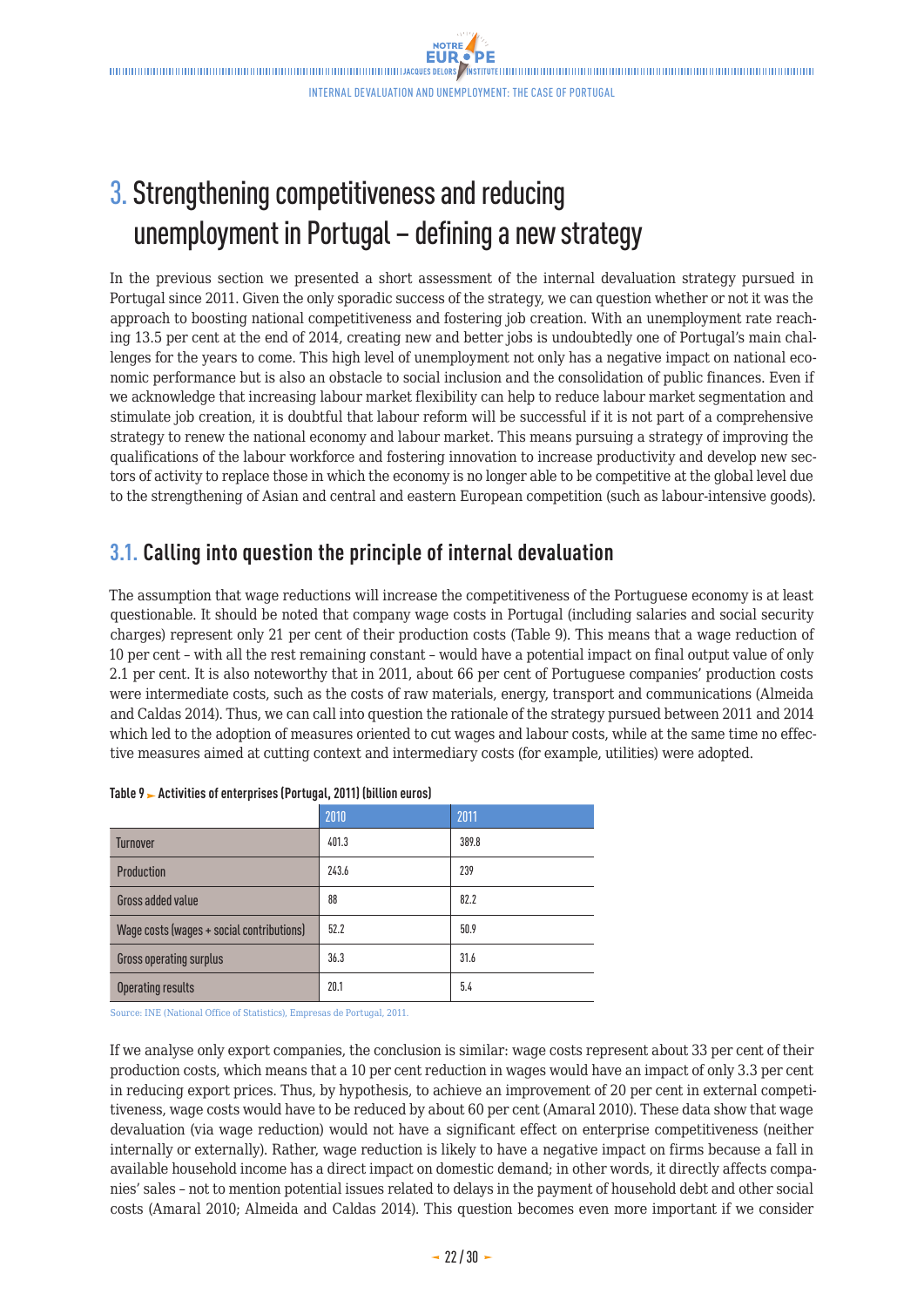that about 95 per cent of Portuguese companies do not export and so are entirely dependent on the domestic market (INE 2014).

Thus, it seems that increasing the competitiveness of domestic enterprises is more dependent on other variables than wage reduction. In this context, we need to take into account the characteristics of the Portuguese productive structure, which specialises mainly in low and low-medium technology. In 2011, 77.6 per cent of the gross added value of manufacturing sectors was based on the low and medium-low technological sectors, with medium-high technology sectors representing only 18.4 per cent (in 2010) and 14.3 per cent of employment in 2011 (FCT 2013). In a long-term perspective, if we analyse the evolution of the export profile, we see a clear improvement of the technological specialisation between 1990 and 2000 (Amaral 2011; Salavisa 2000) and a stagnation in the period 2000–2012. On one hand, the weight of exports of low and medium-low technology products decreased from 72.6 per cent (in 1990) to 58.5 per cent (in 2000); on the other hand, between 2000 to 2012 this figure stagnated at around 60 per cent, reaching 62.2 per cent in 2012 (Figure 11), meaning that there was no change in the structure of the productive specialisation in the 2000s. Moreover, since the international crisis of 2008 the share of exports of high and medium-high technological products has decreased.



### **Figure 11 Exports of industrial products, by level of technology intensity**

The exception with regard to Portuguese exports are knowledge-intensive services, where there has been a change in the pattern of specialisation over time. Portugal had a surplus in the balance of technological payments for the first time in 2007 and has maintained a positive balance since then (except for 2010). This means that, since 2007, Portugal exports more technology and knowledge-intensive services than it imports (Santos 2014).<sup>15</sup>

Besides the specialisation profile of the Portuguese economy, it is also important to consider other structural problems that have conditioned its competitiveness (Mateus 2013). These include the following: the low level of formal education of the population in general (despite the efforts undertaken in the 2000s in education, 64 per cent of the population had at most nine years of schooling in 2011 as against 30 per cent in the EU27 – see Table 10); business characteristics (50 per cent of company owners have no more than six years of schooling; 95 per cent of Portuguese companies do not  $\exp(t^{16})$ ; and there are systemic problems in the national innovation system (FCT 2013). If it is true that higher levels of formal education do not bring about an immediate increase in productivity and competitiveness (there may be adjustment problems in the labour market and mismatches between education and the needs of the economy, in the short term), it is also true that higher levels of formal education lead to higher levels of qualifications in the labour market in the long term (Almeida et al. 2009). In addition, in open economies, exposed to international competition, education and qualifications are essential

#### **16.** INE (2014).

Source: GEE (2013)/MEE - Ministry of Economy and Employment and INE – Estatísticas do Comércio Internacional.

**<sup>15.</sup>** Antonio Bob Santos, ["Opinião: Exportações de serviços de conhecimento batem recorde em Portugal",](http://tek.sapo.pt/opiniao/artigo/opiniao_exportacoes_de_servicos_de_conhecimento_batem_recorde_em_portugal-1381316tek.html) April 2014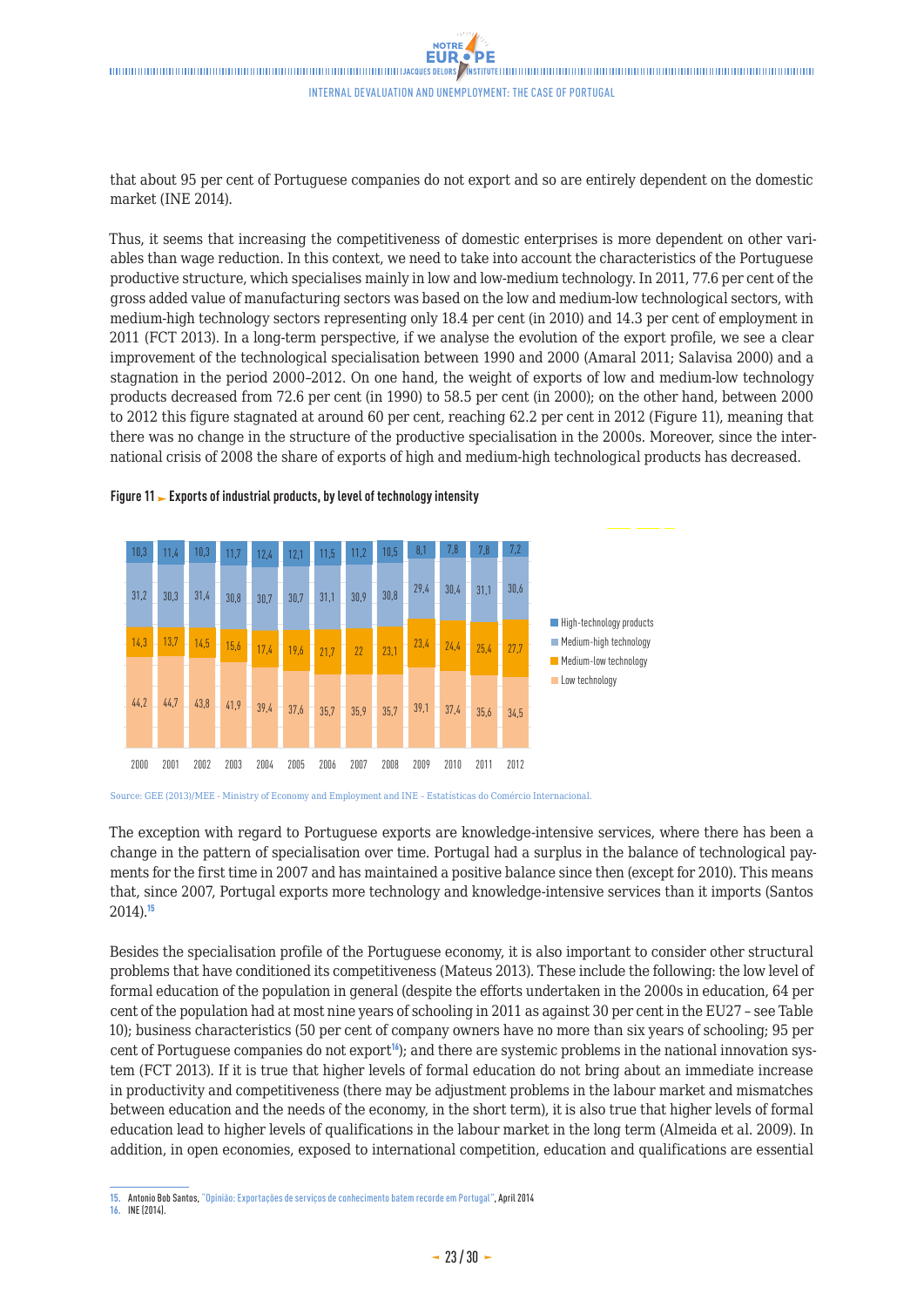to increase R&D levels, generate innovative products and services and strengthen national competitiveness in the long term (Ladd 2012; Krueger and Lindahl 2001; West 2012). That is why the reinforcement of education and training policies in Portugal, not only at a general level but also oriented to innovation and knowledgeintensive activities, is important. This is a key condition to guarantee higher levels of competitiveness in the long run (OECD 2014a). Taking these constraints into consideration, Portugal needs an ambitious and comprehensive strategy aimed at addressing these structural problems in the medium-term.

| <b>EDUCATION LEVEL</b>                 |         | 2007  | 2008  | 2009  | 2010  | 2011  |
|----------------------------------------|---------|-------|-------|-------|-------|-------|
| <b>Basic education</b>                 | EU (27) | 32.90 | 32.20 | 31.60 | 30.80 | 30.00 |
| $($ ISCED $0-2)$                       | PT      | 71.30 | 70.60 | 69.10 | 67.10 | 63.80 |
| Secondary and post-Secondary Education | EU (27) | 46.50 | 46.60 | 46.40 | 46.50 | 46.40 |
| $(ISCED 3-4)$                          | PT      | 16.7  | 16.7  | 17.8  | 19.1  | 20.6  |
| <b>Tertiary Education</b>              | EU (27) | 20.60 | 21.20 | 22.00 | 22.70 | 23.60 |
| $($ ISCED 5-6 $)$                      | PT      | 12.00 | 12.70 | 13.10 | 13.80 | 15.60 |

#### **Table 10 Attainment level of people 15–64 years of age (%)**

Source: Authors' elaboration, based on Eurostat data.

Despite these structural problems, in the 2000s Portugal made significant progress in terms of innovation capacity, although it remained below the EU27 average, according to the IUS 2014 Innovation Union Scoreboard (European Commission 2014a). In the period 2006–2010, Portugal was third in the EU27 with regard to progress made in terms of innovation, at an average annual rate of 7.2 per cent (European Commission 2013: 16), clearly converging with the EU27 average. However, since 2011 Portugal has been lagging behind the EU27 again, with the index value of innovation in Portugal decreasing from 79 per cent in 2010 to 74 per cent of the EU27 average in 2013 (European Commission 2014a), which coincides with the MoU period. In Table 11 we can see that Portugal's position in the IUS has dropped since 2010, the year in which Portugal achieved its best position.

#### **Table 11 Innovation Union Scoreboard – Portugal's performance, 2006–2014**

|                                                       | <b>EIS 2006</b> | <b>EIS 2007</b> | <b>EIS 2008</b> | <b>EIS 2009</b> | <b>IUS 2010</b> | <b>IUS 2011</b> | <b>IUS 2013</b> | <b>NUS 2014</b> |
|-------------------------------------------------------|-----------------|-----------------|-----------------|-----------------|-----------------|-----------------|-----------------|-----------------|
| Portugal's position in the<br>EU27 innovation ranking | 22 <sup>0</sup> | 22 <sup>0</sup> | 170             | 16 <sup>0</sup> | 15 <sup>0</sup> | 16 <sup>0</sup> | 17 <sup>0</sup> | 18 <sup>0</sup> |

Source: Authors' elaboration, based on data from European Commission, European Innovation Scoreboard/Innovation Union Scoreboard (Reports 2006-2014).

The decrease in Portugal's innovation capacity in the troika period can be understood by analysis. The data available from DGEEC (2014) show that total R&D expenditure (public and private) decreased from 1.6 per cent of GDP in 2010 to 1.41 per cent in 2012, a decline of almost 440 million euros (–16 per cent), despite the sharp fall in GDP in that period. The reduction of R&D expenditure was transversal to all entities: companies invested less than 10 per cent in R&D in the period 2010–2012, public entities saw a cut of 37 per cent, higher education institutions a cut of 17 per cent and non-profit private institutions invested less 30 per cent. These figures led to the loss of over 2,000 jobs in R&D (full-time equivalent) between 2011 and 2012, half of whom worked in public R&D institutions. Thus, the cuts made in R&D in the period 2010–2012 compromised some of the advances that Portugal achieved in the 2000s. It is well known that the best performing countries in this area are those that invest continuously in R&D and qualifications, as well as in attracting qualified immigrants (DGEEC 2014). Furthermore, when we consider that a country's long-term economic growth depends on its innovative capacity (Foray 2009), we can see Portugal innovation's performance since 2011 as a problem.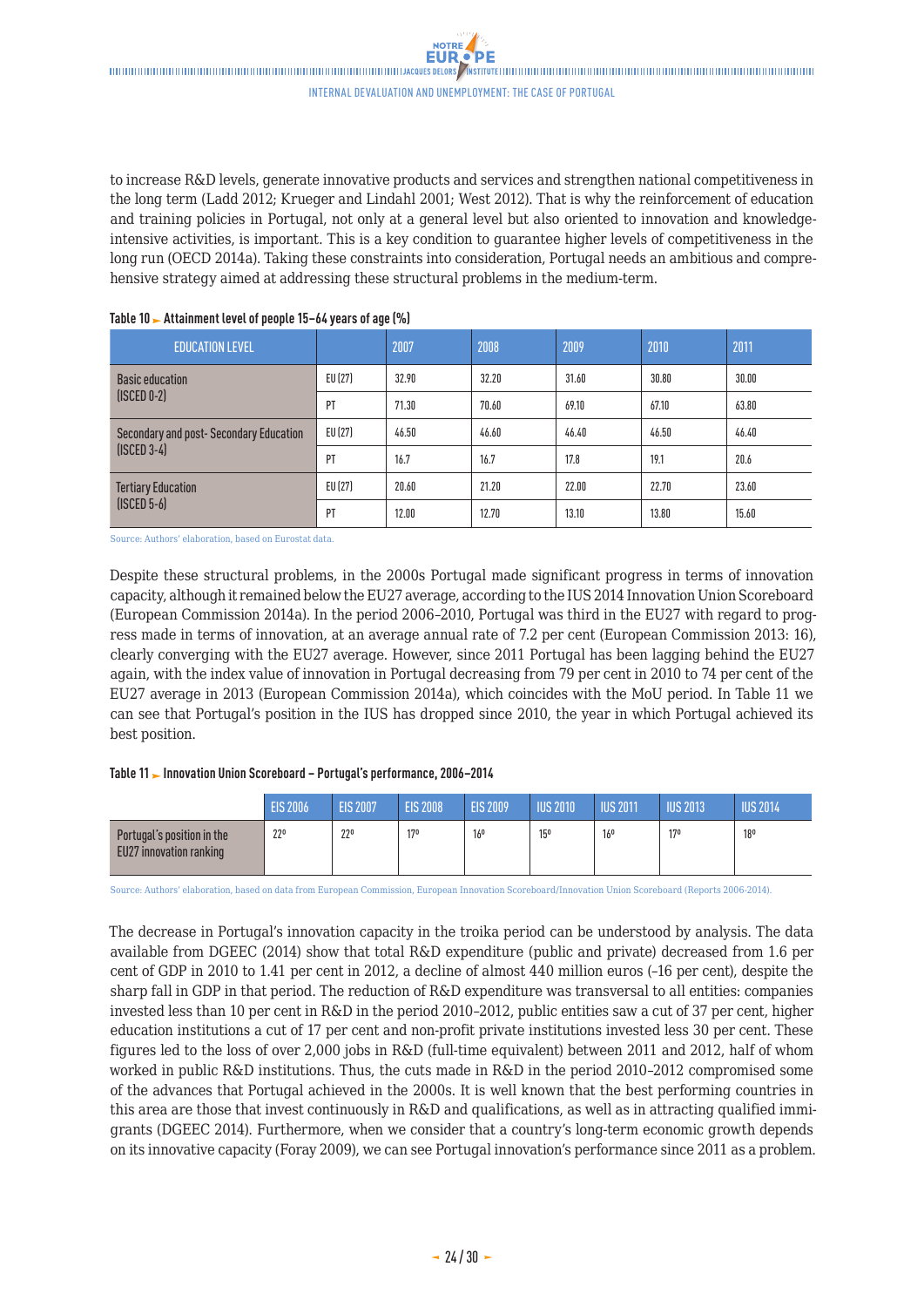# <span id="page-24-0"></span>**3.2. Looking forward: which way for more and better jobs in Portugal?**

As outlined in Section 1, according to the assessment of the European Commission and the IMF, the main causes of the rising unemployment trend in Portugal were the deterioration of unit labour costs during the past decade and the rigidity and inefficiency of the labour market. Even though the macroeconomic adjustment programme signed in 2011 identifies other causes of rising unemployment in Portugal since the introduction of the euro – in particular, the low education level and other macroeconomic features – it does not give

**THE STRATEGY SHOULD HAVE BEEN FOCUSED ON MEASURES AIMED AT INCREASING LABOUR PRODUCTIVITY GROWTH"**

them the importance they deserve in the design of the reform programme for the national economy. Indeed, despite recent increases in PISA educational achievement scores in 2009 and 2012 (highlighted by the OECD as a result of public policy reforms in education in the 2000s), the Portuguese economy suffers from a low skilled work force (about 60 per cent of the population had at most nine years of schooling). This is particularly worrying as in the past decade the Portuguese economy has recorded a loss in market share for labour-intensive goods, as Asian and central and eastern European competition have strengthened, and it thus needs to develop new economic activities, which will

certainly require an upgrade in labour force qualifications. In addition, the country suffers from problems concerning the transition from education to the labour market (role of education) and between jobs (role of active labour market policies). These problems were duly recognised in the macroeconomic adjustment programme signed in 2011; however, the reform of the education system was driven mainly by the need to reduce public spending. In fact, total education expenditures represented 5.6 per cent of GDP in 2009, decreasing to 4.9 per cent in 2013, despite the decrease of GDP in that period. Public expenditure on basic and secondary schools decreased from 5 billion euros (2010) to 3.9 billion euros in 2012 (CNE 2014: 7). Instead of pursuing an improvement in unit labour costs through a reduction in nominal wages, the strategy should have been focused on measures aimed at increasing labour productivity growth (which would not be reflected in wage growth until unemployment falls).

One of the consequences of the strategy pursued in recent years is that it has fed a growing consensus that the aim of improving the competitiveness of the Portuguese economy is not compatible with an austerity policy based on wage depreciation and maintenance of low wages. The President of the Portuguese Economic and Social Council (which brings together representatives of companies and workers), Silva Peneda, says that 'Competitiveness today is not a function of wages ... but it is more a function of how companies are managed and of the reduction of auxiliary costs' (23 December 2014 in TSF Forum).<sup>17</sup> This position contrasts with the one taken by the Troika since 2011, but it is in line with the strategy defended over time by various experts on competitiveness.

For example, Fernandes (2014) states that Portugal should develop a new cycle of policies based on innovation and knowledge, taking advantage of the investments made in the past 30 years in the modernisation of basic infrastructure, workforce qualifications and development of scientific and technological capacity. Also for Godinho (2013) and Mateus (2013), competitiveness must be based on innovation and productive differentiation, efficiency and modernisation of public services, internationalisation of companies and orientation of production for global markets, strategic cooperation between various economic actors and workforce qualifications. Competitive dynamics and improving the specialisation profile of the Portuguese economy are essential to boost growth and reinforce social and territorial cohesion (cohesion and competitiveness are two sides of the same coin (Mateus 2013). These two conditions are, in turn, key conditions for creating more and better jobs, as well as for consolidating public finances. Francisco Madelino, former President of the Portuguese Employment and Training Institute (IEFP), shares this position, stating that:

The main problems that arise in improving competitiveness are due mainly to weaknesses in human capital, cuts in training and education, difficult access to credit, energy costs, weak links between companies

**<sup>17.</sup>** Silva Peneda, ["Relatório de Bruxelas sobre Portugal é «uma forma de pressão»"](http://www.tsf.pt/economia/interior/silva-peneda-relatorio-de-bruxelas-sobre-portugal-e-uma-forma-de-pressao-4311003.html), December 2014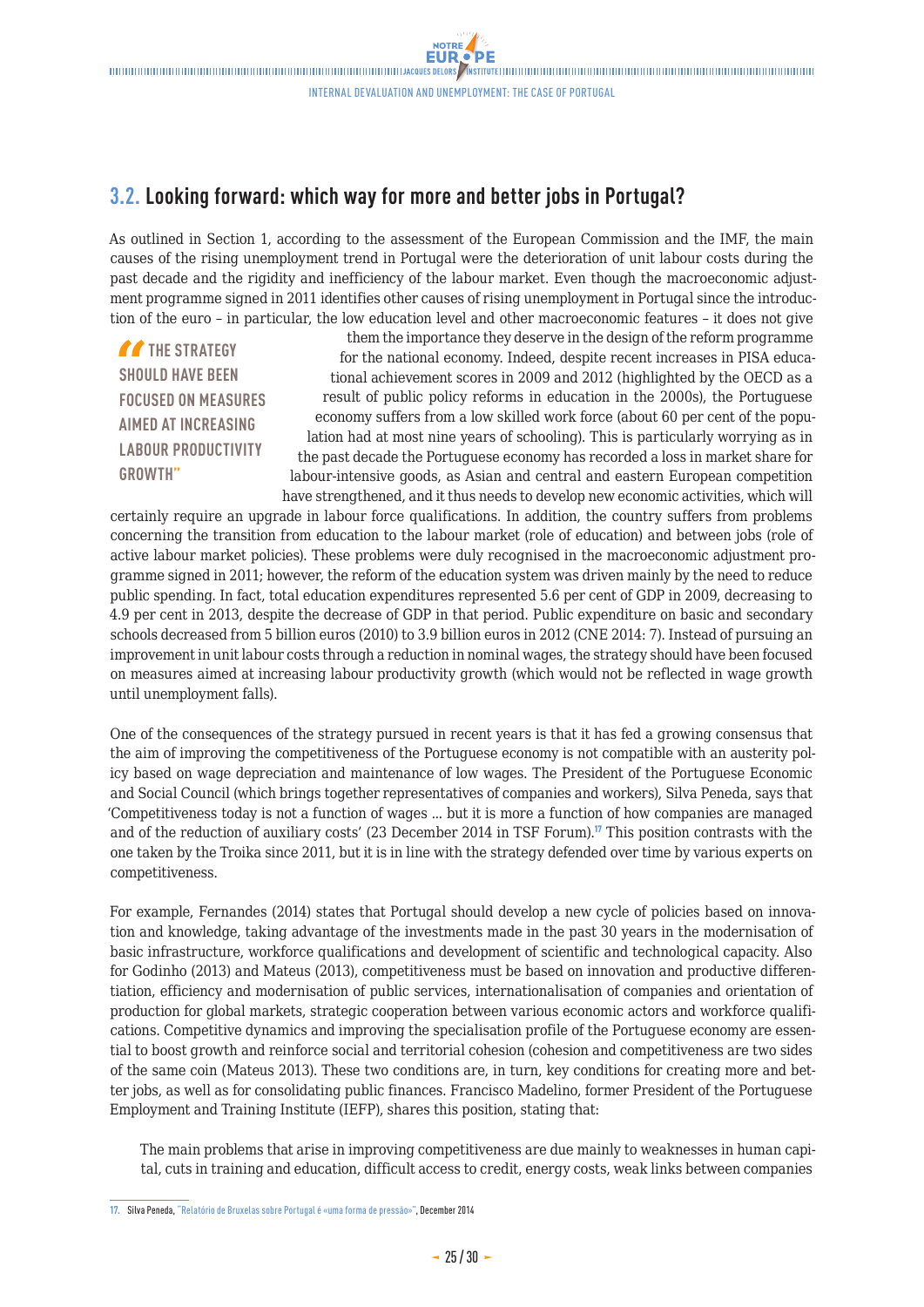<span id="page-25-0"></span>and universities, the functioning of the courts, extremely time-consuming licensing procedures – all of which have been aggravated in recent years – problems of judicial reform and in the restrictions imposed on filling vacancies in the public administration. (Interview with authors, November 2014)

Criticism of the wage depreciation policy as a way of creating jobs is also underlined by Gloria Rebelo,<sup>18</sup> who states that 'job creation is dependent on the economic growth of the country. We must strengthen the capacity to invest – not only private but also public investment – and attract foreign direct investment' (interview with the authors, November 2014). In this context, also Mario Draghi (President of the European Central Bank) recognises that economic growth and sustainability of public debt cannot be achieved without adequate public policies that encourage investment, welcoming the investment package proposed by new European Commission to stimulate growth in the EU: 'Moreover, using EU funds more effectively to boost both current demand and future potential – which means raising investment – would have a similar effect on growth and debt sustainability. I therefore welcome the Commission's new proposal to stimulate investment spending in Europe.'<sup>19</sup> Ordóñez, Sala and Silva (2014) also mention innovation and technology investment as the way to foster growth: 'technology is the right way to ensure stable long-run economic growth. This would explain why, despite the PIIGS' [Portugal, Italy, Ireland, Greece and Spain] efforts to reduce their real unit labour costs, they have been unable to converge with the core euro-zone economies' (Ordóñez et al. 2014: 26).

In brief, if it is to promote sustainable growth, consolidate public finances and create more and better jobs, Portugal needs a new medium-term strategy focused on public policies that support innovation, workforce qualifications, the promotion of knowledge and changes in the specialisation profile of the economy towards higher added value activities (such policies were on the national reform agenda prior to 2011). This does not mean that fiscal consolidation is not important, but it will be achieved only with a dynamic and innovative economy that values its endogenous resources, boosts economic growth and creates jobs (and not through blind austerity and internal devaluation policies).

# 4. Final remarks

Until the international crisis of 2008, Portugal had a relatively low unemployment rate and public debt was in line with the EU average. The financial crisis led the EU member states to adopt interventionist measures to rescue the financial system, through the injection of public funds and this had a negative impact on national public deficits. The impact was more substantial on smaller economies and those that were more vulnerable to external shocks, such as the Portuguese economy. The external shocks in the 2000s and the crisis of 2008 helped to bring Portugal's structural problems to the fore, including:

- a very low level of economic growth during the past decade;
- a low level of qualifications among the majority of the Portuguese population;
- a productive specialisation profile based in low and medium-low technology;
- a low incorporation of technology and knowledge in most exported goods, generating low levels of added value (despite the positive trend of exports in the past two decades); and
- concentration of exports in a small number of companies (95 per cent of Portuguese companies do not export).

**<sup>18.</sup>** Professor at Universidade Lusófona de Humanidades e Tecnologias. expert on labour market and training policies.

**<sup>19.</sup>** Mario Draghi, [Speech by Mario Draghi,](http://www.ecb.europa.eu/press/key/date/2014/html/sp141127_1.en.html) November 2014.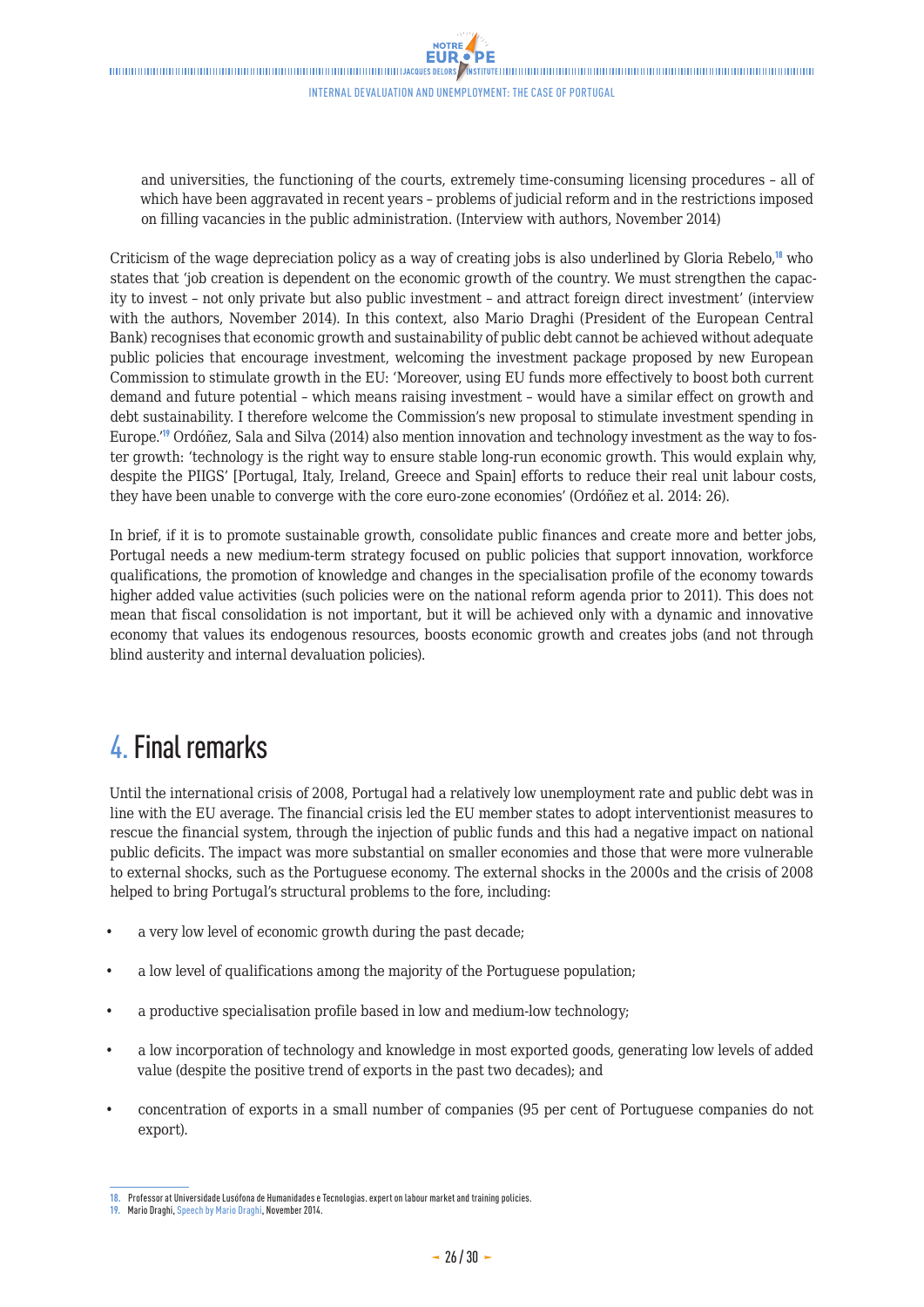These structural problems, highlighted by the effects of the global financial crisis, provided the ideal conditions for working out an adjustment programme for Portugal (MoU) based on restrictive budgetary and financial measures, as well as an internal devaluation strategy, which were expected to lead to economic recovery and job creation.

We have analysed the impact of the internal devaluation measures introduced in Portugal during the MoU period (May 2011 to May 2014). We have outlined that the initial objectives set out in the MoU were not achieved: the public deficit is still above 3 per cent of GDP; public debt has increased by almost 30 percentage

**A** A COMPETITIVE AND **INNOVATIVE ECONOMY TO FOSTER A JOB-RICH RECOVERY"**

points (up to 130 per cent of GDP); export growth rates are lower than before the implementation of the MoU measures; GDP growth is stagnant after three consecutive years of recession (2011–2013); and more than 18 per cent of the active population has no job. In addition, there has been no change in the economy's specialisation profile, the technology intensity of exports or labour productivity. Furthermore, Portugal's innovative capacity has decreased to the levels of 2007. By the end of 2014 the country's labour market had shrunk as a result of emigration, unemployment and the number of demotivated people who had simply given up looking for a job. Also important is the

social impact of the implementation of MoU austerity measures, reflected in the increase in the poverty rate and social inequalities since 2011.

As a result, it has been recognised – at both national and international level – that a new generation of public policies is needed to stimulate economic growth, through innovation, technological modernisation, workforce qualifications and modernisation of public services. These are key conditions of tackling the high level of structural unemployment in the Portuguese economy. The working out of public policies in the period 2015– 2020 must take full advantage of the available EU funds to support its new medium-term growth strategy:

- Portugal will benefit from a new package of structural funds until 2020 (about 20 billion euros), aimed at supporting projects related to economic competitiveness, workforce qualifications and social cohesion;
- A new package of European funds for innovation and R&D is available until 2020, with about 80 billion euros provided by Horizon 2020, the EU Framework Programme for Research and Innovation (Portuguese companies and entities can benefit from these funds);
- Portugal may also benefit from the investment plan (public and private) of the new European Commission, estimated at 315 billion euros.

Additionally, Portugal needs to take proper advantage of the quality of its basic infrastructure, particularly the communications network, the network of science and technology, people with advanced training and the entrepreneurship and business innovation network constructed in the past two decades.

To conclude, there are several factors favourable to the development of policies in the coming years to stimulate economic growth, improve the qualifications of the Portuguese population and boost job creation and social cohesion. Portugal now needs its political leaders<sup>20</sup> and economic actors to utilise them fully and to create a new dynamic for a competitive and innovative economy to foster a job-rich recovery.

**<sup>20.</sup>** A new political cycle has begun in Portugal with the legislative elections in October 2015, and the Presidential elections will take place in January 2016.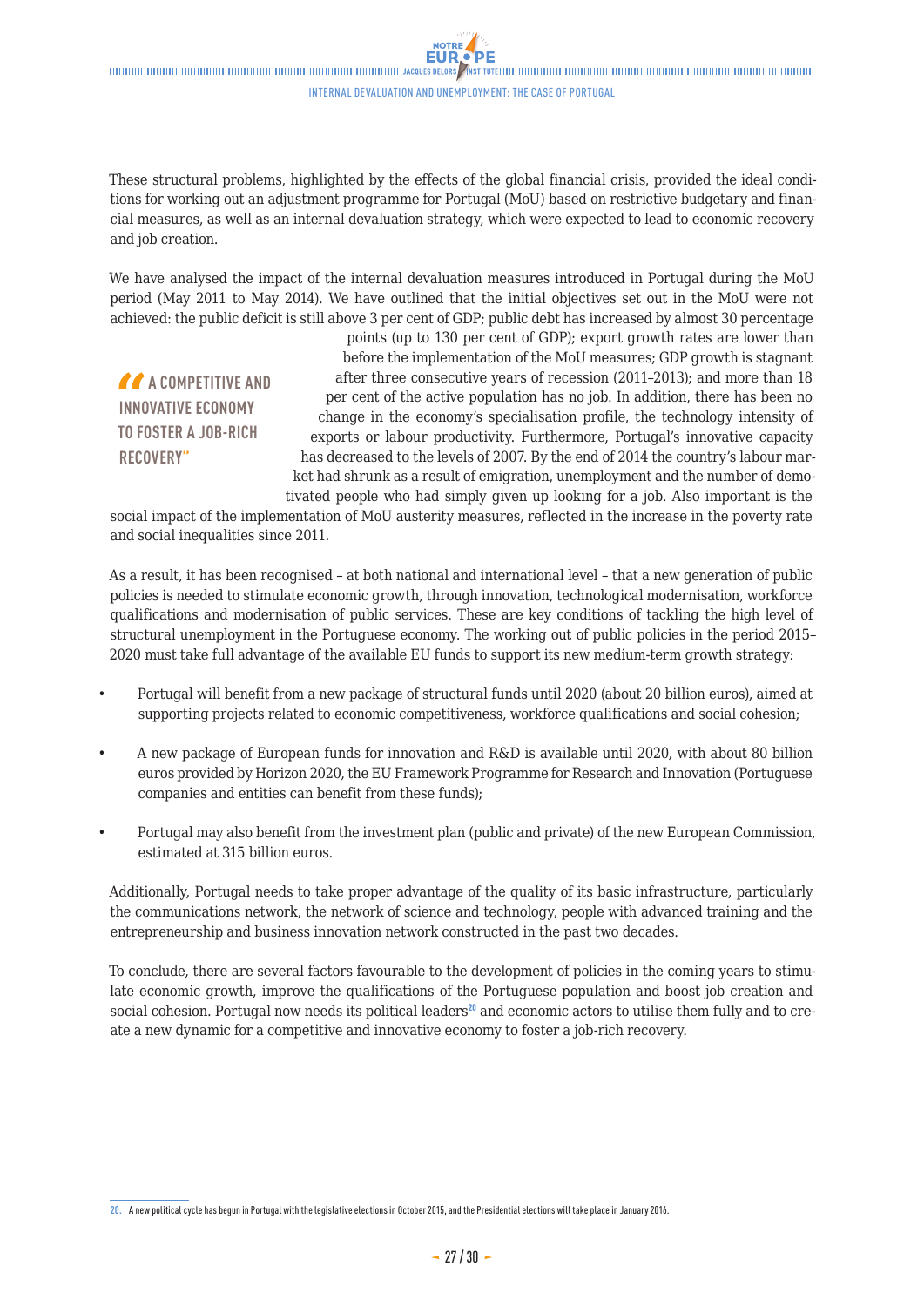## **REFERENCES**

Abreu R. and David F., [More than words: the reality of Portuguese labour market](http://businessperspectives.org/journals_free/imfi/2009/imfi_en_2009_03_SI_Abreu.pdf), Investment Management and Financial Innovation, 6 (3), 2009.

Almeida V., Castro G. and Félix R.M., A economia portuguesa no contexto europeu: estrutura, choques e políticas, in Banco de Portugal, A Economia Portuguesa no Contexto da Integração Económica, Financeira e Monetária, Departamento de Estudos Económicos, Banco de Portugal, 2009.

Amaral J. F., [Salários e Competitividade](http://economico.sapo.pt/noticias/salarios-e-competitividade_83408.html), Diário Económico, 6 March 2010.

Amaral M., A evolução da especialização tecnológica da economia e das exportações portuguesas, desde os anos 1960 até ao momento atual, face a um conjunto de oportunidades e desafios, Dissertação para obtenção de grau de Mestre em Relações Internacionais, ISCSP-UTL, 2011.

Antão P., Boucinha M., Farinha L., Lacerda A., Leal A.C. and Ribeiro N., Integração financeira, estruturas financeiras e as decisões das famílias e das empresas, in Banco de Portugal, A Economia Portuguesa no Contexto da Integração Económica, Financeira e Monetária, Departamento de Estudos Económicos, Banco de Portugal, 2009.

Artus P., [Pourquoi nous ne croyons pas aux dévaluations internes pour répondre à la crise de la zone euro?,](http://cib.natixis.com/flushdoc.aspx?id=66589) Flash économie, 724, 24 October 2012.

Banco de Portugal, [Boletim económico de Inverno](http://www.bportugal.pt/pt-PT/EstudosEconomicos/Publicacoes/BoletimEconomico/Publicacoes/Bol_Econ_dezembro_p.pdf), December 2014.

Banco de Portugal, A Economia Portuguesa no Contexto da Integração Económica, Financeira e Monetária, Departamento de Estudos Económicos, Banco de Portugal, 2009.

Blanchard O., [Adjustment within the euro. The difficult case of Portugal,](http://economics.mit.edu/files/740) MIT Department of Economics Working Paper No. 06-04, November 2006.

Caldas J. C. and Almeida J.R., Quanto é que os salários teriam de descer para tornar a economia portuguesa competitiva?, Cadernos do Observatório sobre Crises e Alternativas, Centro de Estudos Sociais, Universidade de Coimbra, 2014.

Centeno M. and Novo A.A., Segmentação, Boletim Económico Primavera 2012, Lisboa, Banco de Portugal, 2012, pp. 7–30.

CNE, Estado da Educação 2013, Conselho Nacional de Educação, 2014.

DGEEC, Inquérito ao Potencial Científico e Tecnológico Nacional 2012, Direção-Geral de Estatística de Educação e Ciência, Ministério da Educação e Ciência, 2014.

Directorate-General for Economic and Financial Affairs, [Occasional Papers No. 191,](http://ec.europa.eu/economy_finance/publications/occasional_paper/2014/op191_en.htm) European Commission, April 2014.

Directorate-General for Economic and Financial Affairs, [The Economic Adjustment Programme for Portugal – 2011–2014](http://ec.europa.eu/economy_finance/publications/occasional_paper/2014/pdf/ocp202_en.pdf), Occasional papers, n°202, October 2014, European Commission.

Directorate-General for Economic and Financial Affairs, [The Economic Adjustment Programme for Portugal](http://ec.europa.eu/economy_finance/publications/occasional_paper/2011/pdf/ocp79_en.pdf), Occasional papers 79, June 2011, European **Commission** 

Draghi M., Stability and Prosperity in Monetary Union, Speech by Mario Draghi, President of the European Central Bank, at the University of Helsinki, Helsinki, 27 November 2014.

European Commission, European Innovation Scoreboard 2006, European Commission, 2007.

European Commission, European Innovation Scoreboard 2007, European Commission, 2008.

European Commission, European Innovation Scoreboard 2008, European Commission, 2009.

European Commission, European Innovation Scoreboard 2009, European Commission, 2010a.

European Commission, Price and Cost Competitiveness, European Commission, 2010b.

European Commission, Innovation Union Scoreboard 2010, European Commission, 2011.

European Commission, Innovation Union Scoreboard 2011, European Commission, 2012.

European Commission, Innovation Union Scoreboard 2013, European Commission, 2013.

European Commission, Innovation Union Scoreboard 2014, European Commission, 2014a.

European Commission, [European Economic Forecast Spring 2014](http://ec.europa.eu/economy_finance/publications/european_economy/2014/pdf/ee3_en.pdf), European Economy 3/2014.

FCT, Diagnóstico do Sistema de Investigação e Inovação: desafios, forças e fraquezas rumo e 2020, Fundação para a Ciência e Tecnologia, Ministério da Educação e Ciência, 2013.

Fernandes L., Portugal 2015: Uma Segunda Oportunidade?, Gradiva, 2014.

Fernandes S. and Paulet T., [Programmes d'ajustement dans la zone euro: mission accomplie?](http://www.notre-europe.eu/media/programmesajustementuem-fernandes-paulet-ne-ijd-mai14.pdf?pdf=ok), Policy Paper, Notre Europe – Jacques Delors Institute, 2014.

Foray D. (ed.) (2009) The New Economics of Technology Policy, Edward Elgar.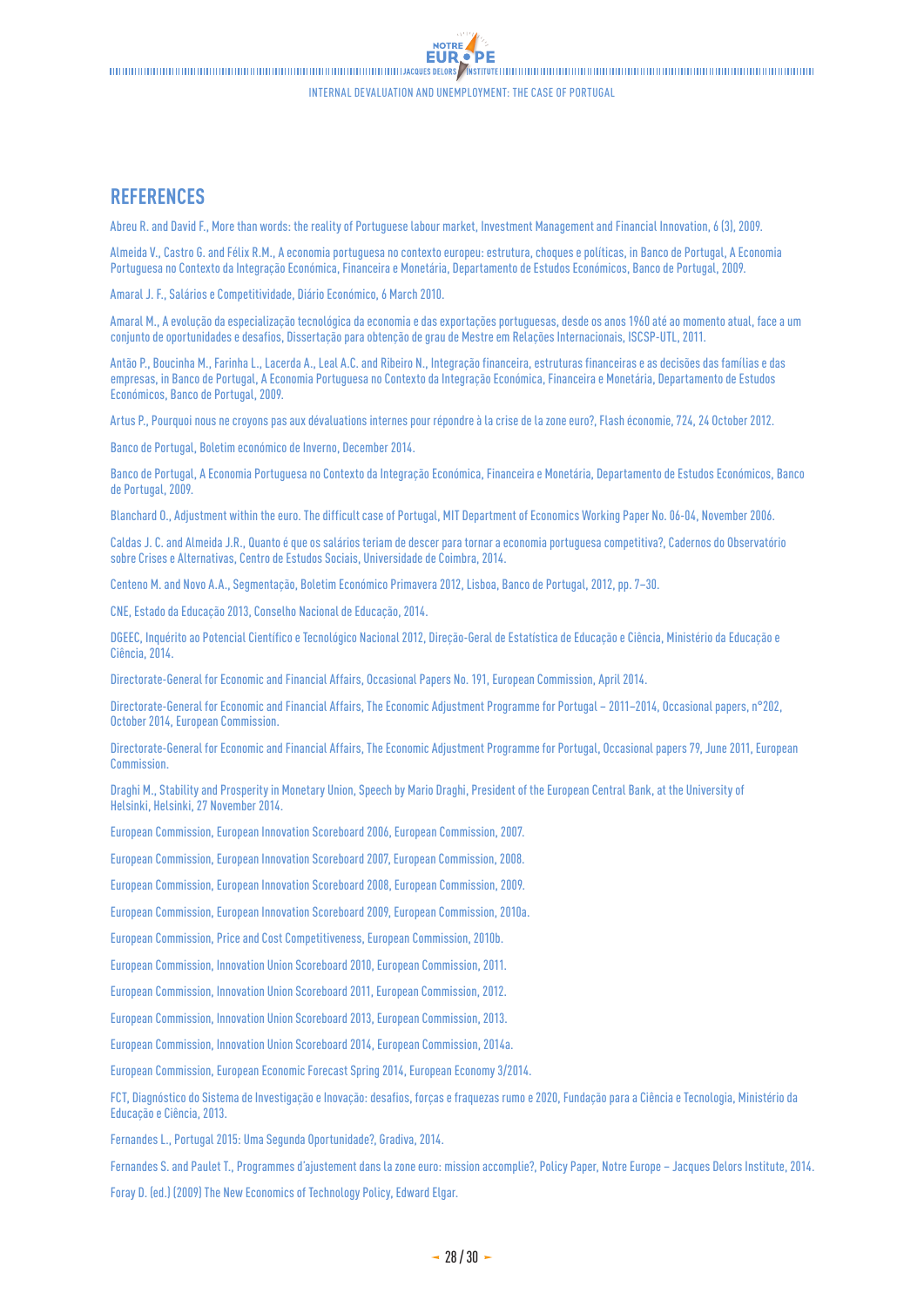#### Internal devaluation and unemployment: the case of Portugal

'DE

NOTRE. **EUR.** 

Godinho M.M., A inovação em Portugal, Fundação Francisco Manuel dos Santos, 2013.

IEO, [IMF Response to the Financial and Economic Crisis,](http://www.ieo-imf.org/ieo/pages/EvaluationImages227.aspx) International Monetary Fund, November 2014.

INE, Empresas em Portugal 2012, Instituto Nacional de Estatística, 2014.

INE, Estatísticas do Comércio Internacional, Instituto Nacional de Estatística, 2013.

INE, Empresas de Portugal, Instituto Nacional de Estatística, 2011.

ILO, [Tackling the jobs crisis in Portugal](http://www.ilo.org/wcmsp5/groups/public/---dgreports/---dcomm/documents/publication/wcms_228208.pdf), Studies on Growth with equity, International Labour Organisation, 2014.

GEE, Estatísticas de Bolso de Produtos Industriais por Grau de Intensidade Tecnológica, Gabinete de Estudos e Estratégica, Ministério da Economia e Emprego, 2013.

Krueger A. B. and Lindahl M., Education for Growth: Why and For Whom?, Journal of Economic Literature, 2001, 39 (4), 1101–36.

Ladd H. F., Education and Poverty: Confronting the Evidence, Journal of Policy Analysis and Management, 2012, 31 (2), 203–227.

Mateus A. (coord.), A economia, a sociedade e os fundos estruturais, Fundação Francisco Manuel dos Santos, 2013.

Observatório sobre crises e alternativas, [A anatomia da crise: identificar os problemas para construir as alternativas,](http://www.ces.uc.pt/ficheiros2/files/Relatorio_Anatomia_Crise_final__.pdf) First preliminary report, December 2013.

OECD, [Portugal: deepening structural reform to support growth and competitiveness](http://www.oecd.org/portugal/Portugal-Deepening-structural-reform-to-support-growth-and-competitiveness.pdf), Better Policies series, Organisation for Economic Cooperation and Development, July 2014.

OECD, Economic Outlook, Vol. 2014, Issue 2, n° 96, Organisation for Economic Co-operation and Development, November 2014.

OECD, OECD Economic Surveys: Euro Area 2006, Organisation for Economic Cooperation and Development, 2007.

Oliveira L. and Carvalho H., Regulação e Mercado de Trabalho - Portugal e a Europa, Lisboa, Edições Sílabo, 2010.

Ordóñez J., Sala H. and Silva J., Real Unit Labour Costs in Eurozone Countries: Drivers and Clusters, Institute for the Study of Labour (IZA) DP No. 8258, June 2014.

Reis J., Rodrigues J., Santos A. and Teles N., Compreender a Crise: A economia portuguesa num quadro europeu desfavorável, in CES, A anatomia da crise: identificar os problemas para construir as alternativas, Observatório sobre Crises e Alternativas, Centro de Estudos Sociais, Universidade de Coimbra, 2013.

Salavisa Isabel (ed.), A indústria portuguesa: especialização internacional e competitividade, Oeiras, Celta Editora, 2000.

Santos A. Bob, [Exportações de serviços de conhecimento batem recorde em Portugal](http://tek.sapo.pt/opiniao/opiniao_exportacoes_de_servicos_de_conhecimen_1381316.html), Sapo.Tek, 2014.

Stovicek K. and Turrini A., [Benchmarking Unemployment Benefit Systems](http://ec.europa.eu/economy_finance/publications/economic_paper/2012/pdf/ecb454_en.pdf), Economic Papers No. 454, European Commission, May 2012.

West M. R., Global Lessons for Improving U.S. Education, Issues in Science & Technology, 28 (3), 37–44, 2012.